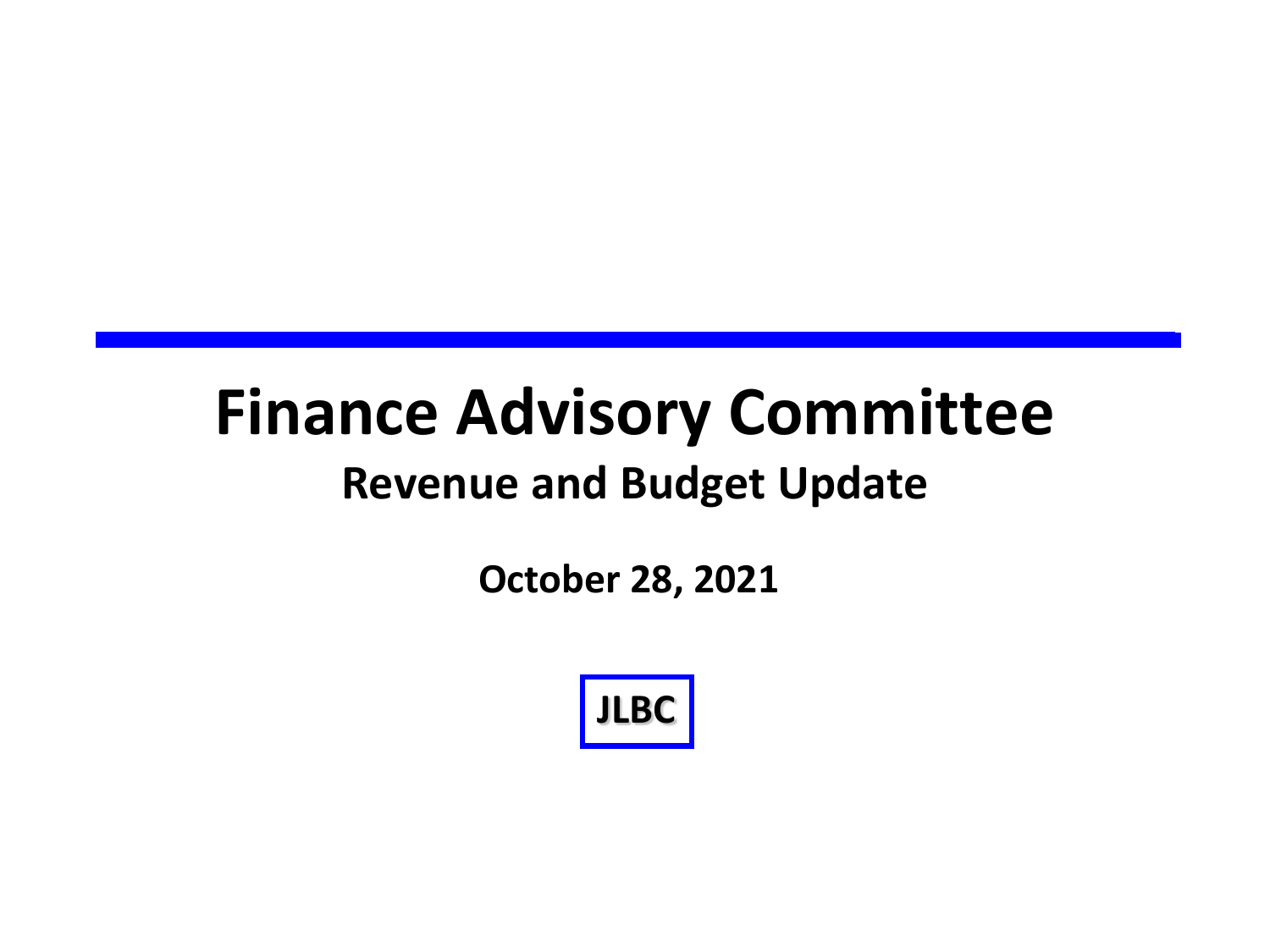General Fund revenues are growing rapidly

- $\Box$  The outcome of referenda, litigation and federal policy decisions will affect available resources
- $\Box$  Numerous scenarios possible, but we project an available ongoing balance of \$700 M and one-time balance of \$1.7 B in '23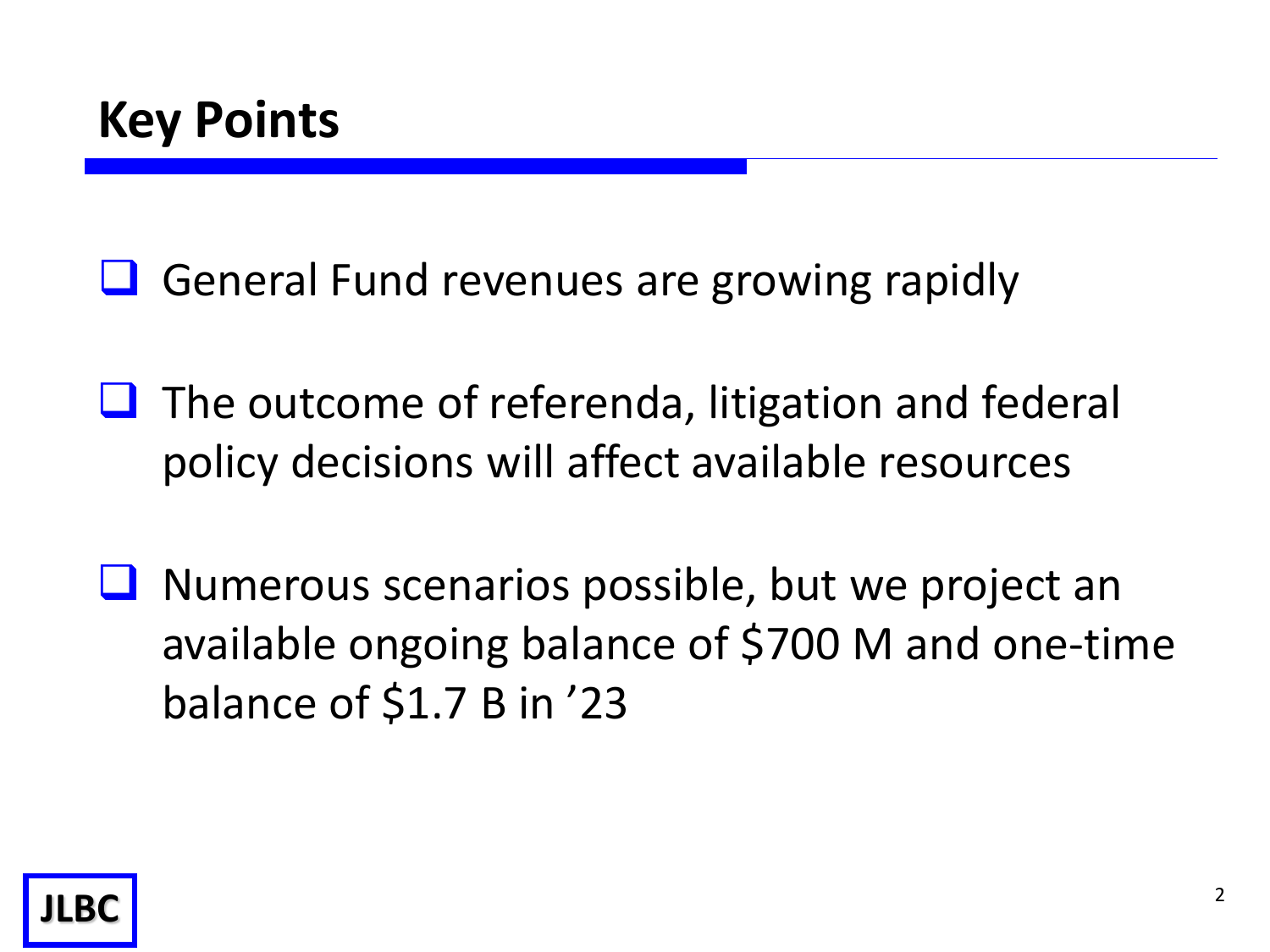## **October FAC: "Maximum Commitment" Scenario**

**- Not a Prediction of Litigation/Referenda Results**

- Proposition 208 is upheld in litigation
- $\Box$  Set aside \$918 M of General Fund income tax revenues to transfer to the Prop 208 fund or for taxpayer refunds
- $\Box$  The enacted income tax reductions, including the triggers, go into effect
- $\Box$  The federal government does not extend the enhanced Medicaid match rate past March 2022

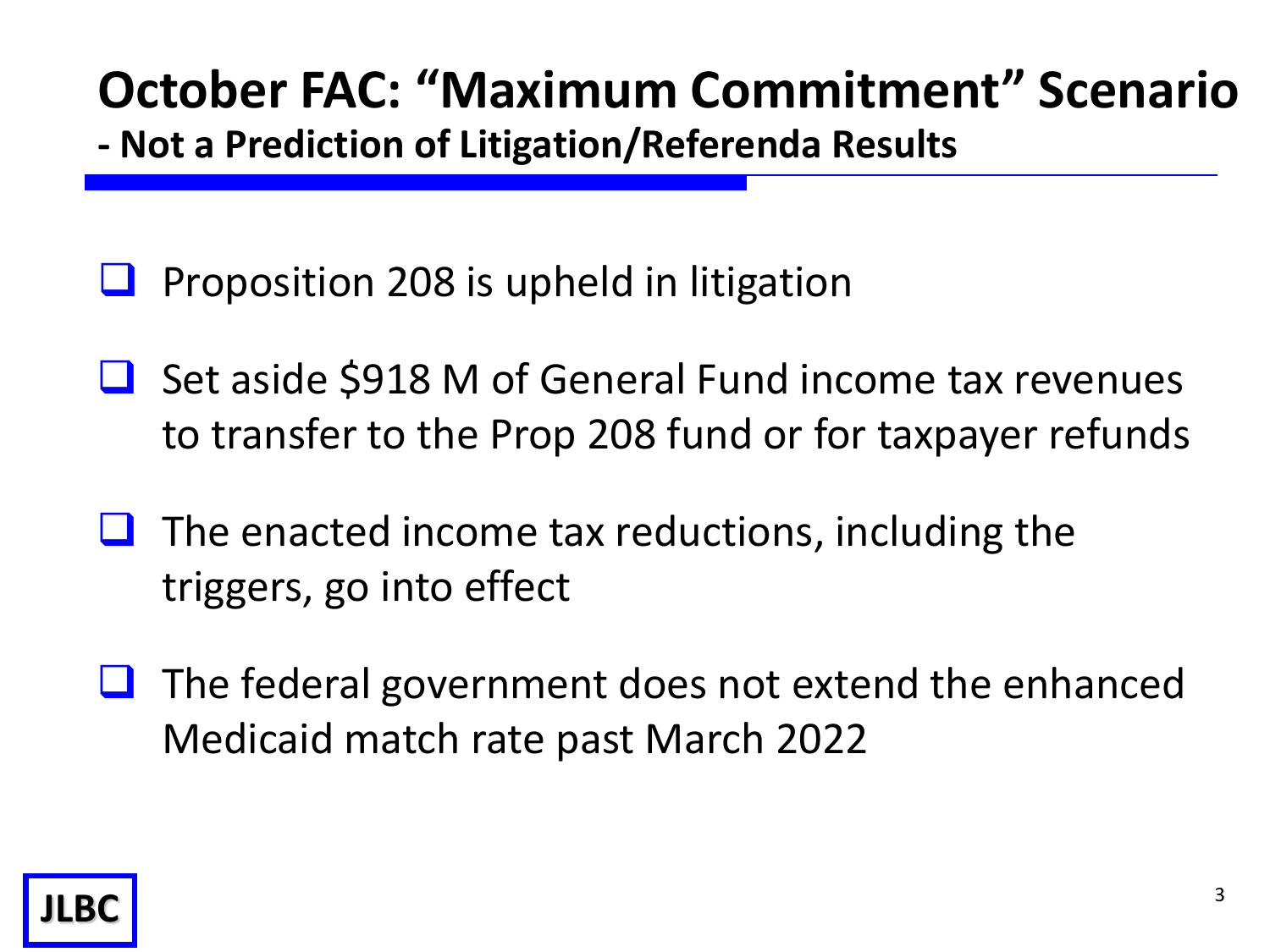#### **Forecasting State Revenues**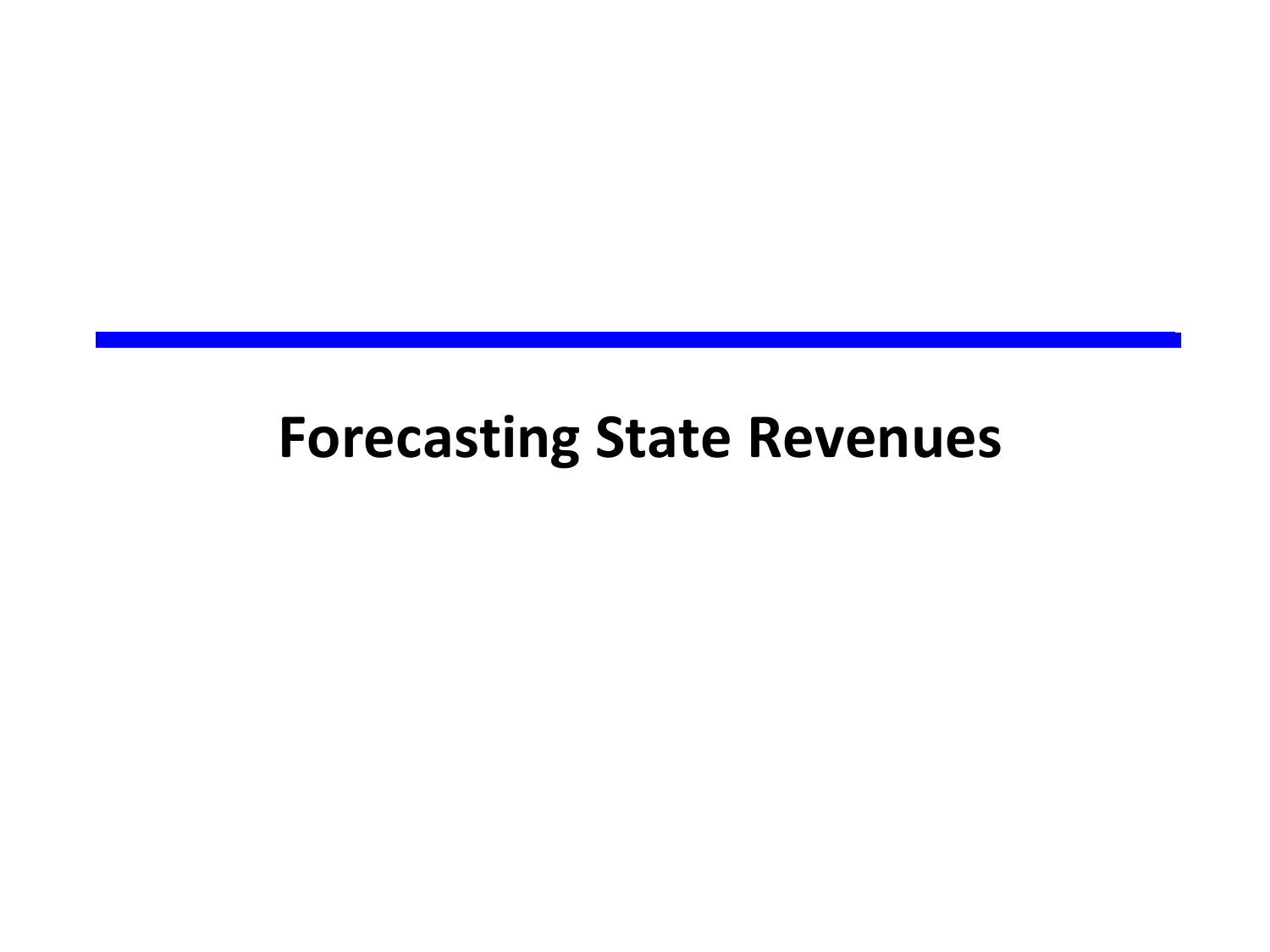#### **4-Sector Forecast: Modest Growth after '22**

#### 4-Sector Components

|          | <b>Finance Advisory Committee</b> | 12.          |
|----------|-----------------------------------|--------------|
|          | UA model - base                   | 10.          |
| $\sqcup$ | UA model – more cautious          | 8.           |
| u.       | <b>JLBC Staff</b>                 | 6.           |
|          | <b>Represents Base Growth</b>     | $\mathbf{A}$ |
|          | <b>Prior to Enacted Tax</b>       | 2.1          |
|          | <b>Reductions</b>                 | 0.0          |
|          |                                   |              |

#### Income Tax Deferral

□ '22% adjusted to remove 7/20 income tax deferral



**Excludes balance forward, one-time transfers, tax law changes and urban revenue sharing**

**See Appendix A**

#### **Net % Revenue Growth**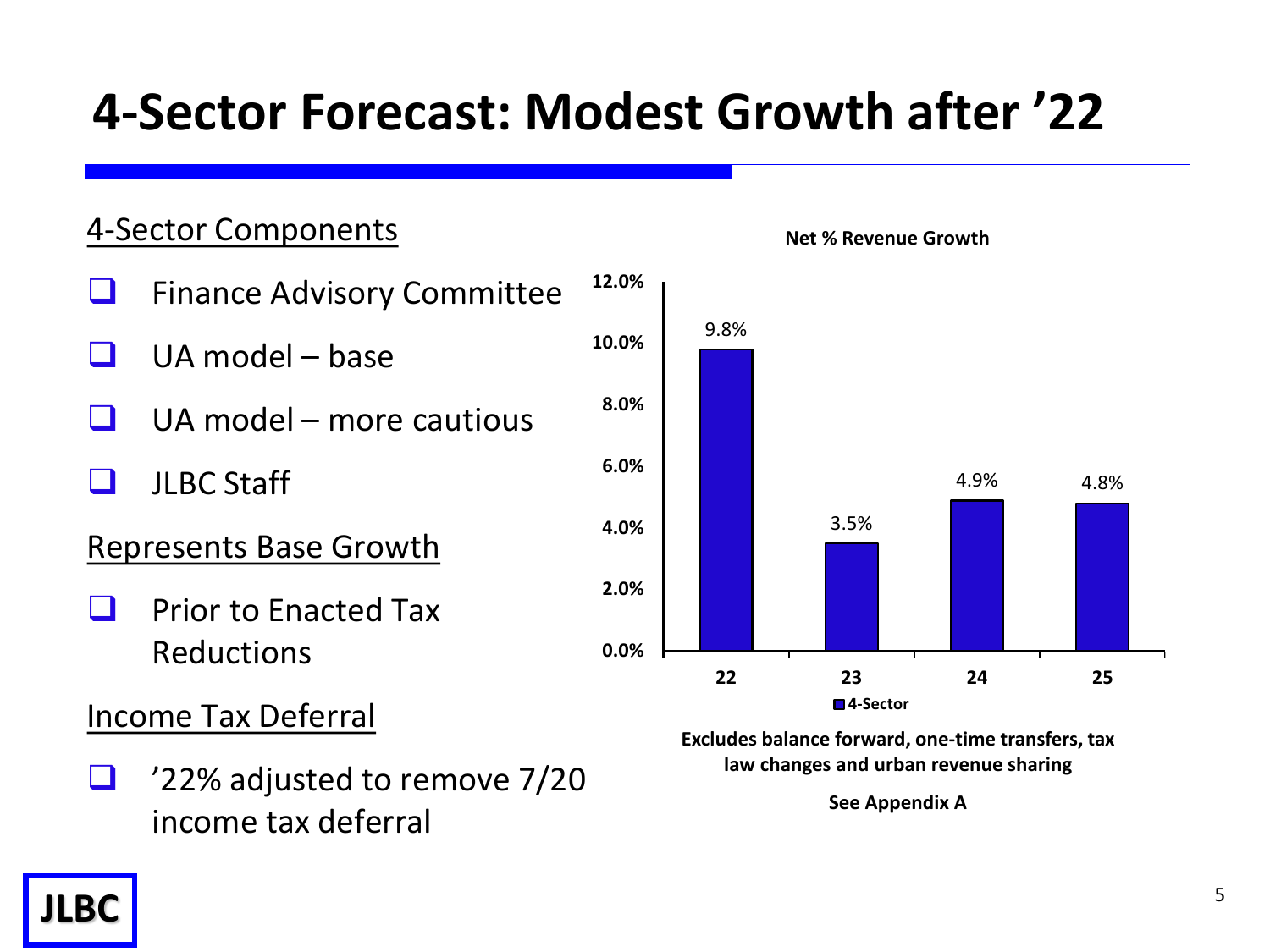#### **Summary of Forecasted Growth Rates**

**- Follows 18% Deferral-Adjusted Growth in '21** 

|                    | '22 YTD | '22 full year | '23   |
|--------------------|---------|---------------|-------|
| <b>TPT</b>         | 15.6%   | 9.1%          | 3.5%  |
| IIT w/out Deferral | 18.1    | 9.6           | 4.9   |
| <b>CIT</b>         | 23.5    | 8.8           | 3.5   |
| <b>IPT</b>         | 29.7    | 6.5           | 2.6   |
| Other              | 104.3   | 21.2          | (7.4) |
| <b>Total</b>       | 19.3%   | 9.8%          | 3.5%  |

■ YTD Revenues are \$639 M above enacted forecast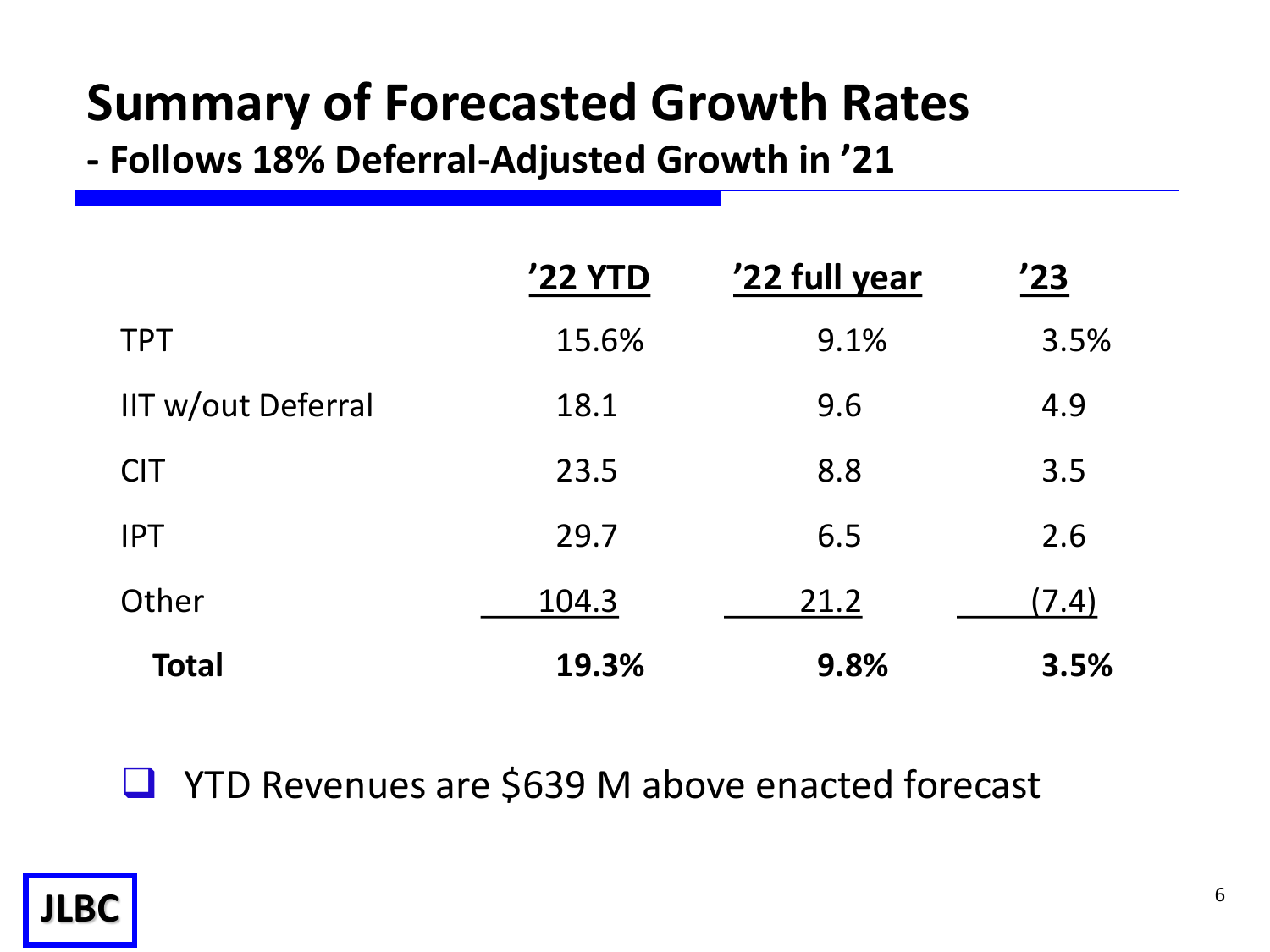#### **Why Are Revenues Growing by 18% to 19%?**

- $\Box$  AZ Personal Income grew by 8%+ in the last year
- $\Box$  Pandemic-accumulated savings are being spent over time
- $\Box$  Corporate profitability has been very strong
- $\Box$  % growth being measured from a "low" pandemic base

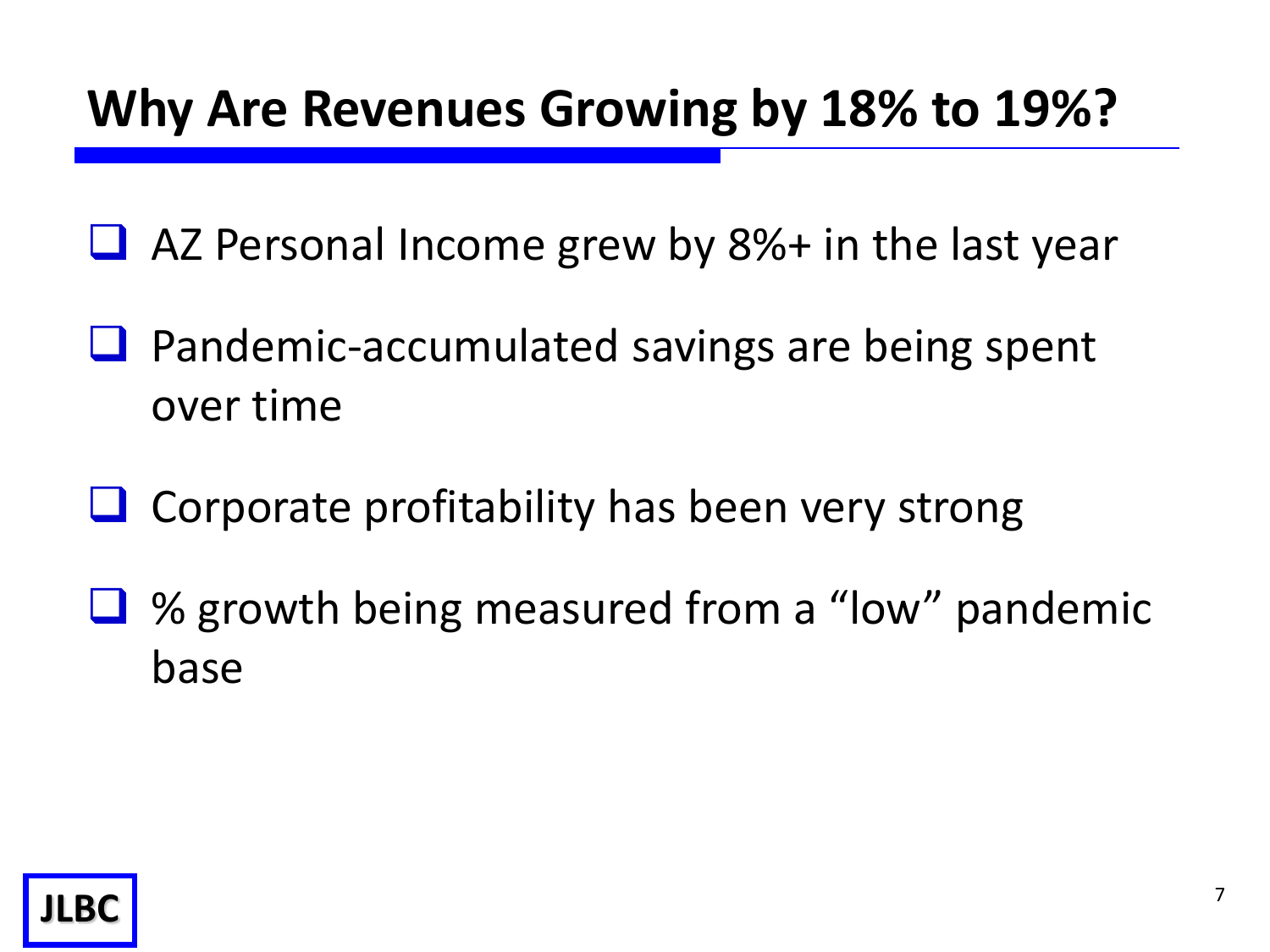#### **Major TPT Categories Exceed Pre-Pandemic Level**

| Sales Tax (TPT) % Change<br>FY 22 Q1 over FY 20 Q1 |     |  |  |  |
|----------------------------------------------------|-----|--|--|--|
| <b>Retail/Remote Sales</b>                         | 38% |  |  |  |
| Contracting                                        | 15  |  |  |  |
| Restaurant/Bar                                     | 19  |  |  |  |
| Lodging                                            | 11  |  |  |  |
| Amusements                                         |     |  |  |  |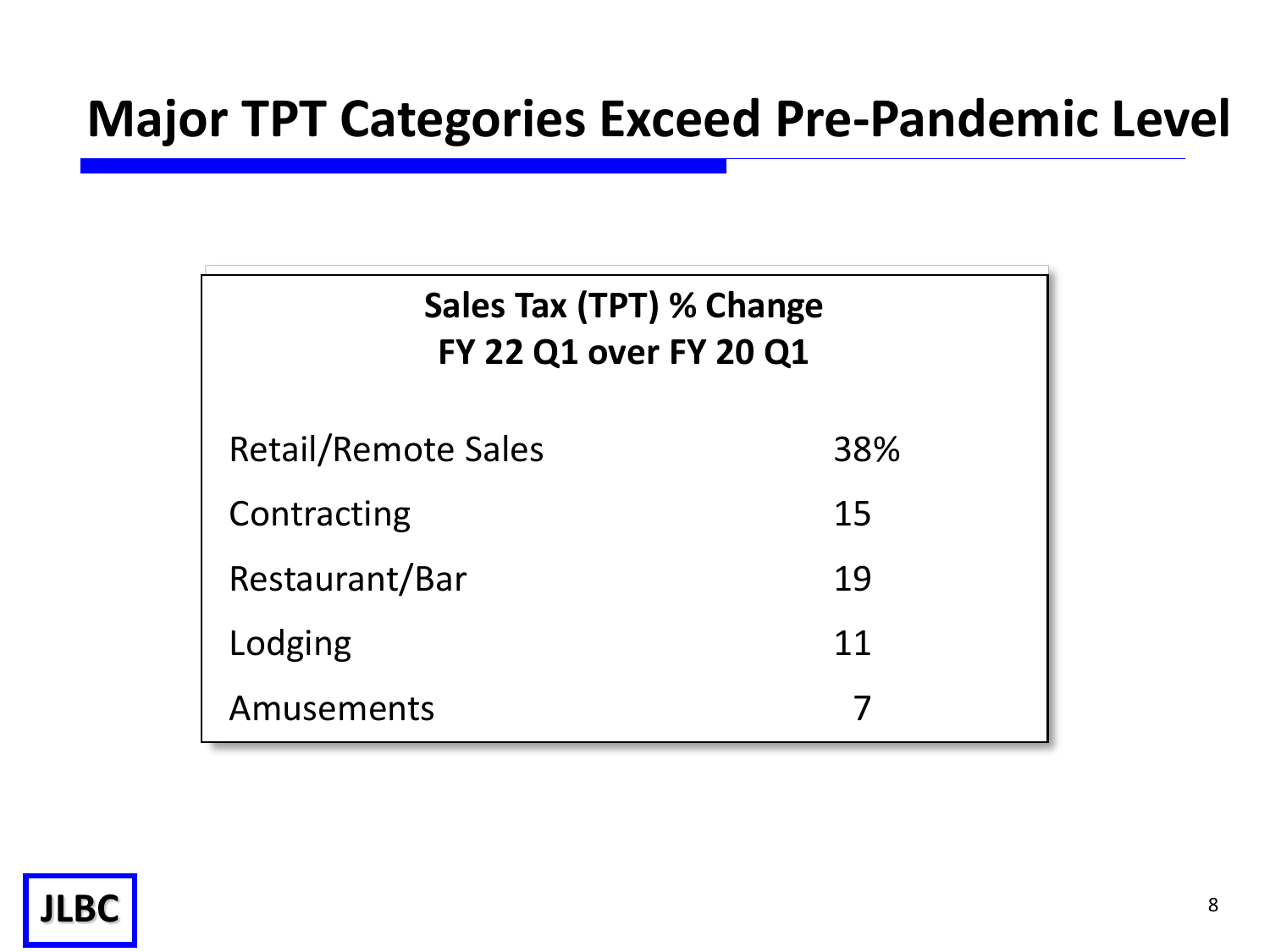#### **Individual Income Tax Rate Changes**

**- Current 4 Brackets Range from 2.59% to 4.5%**

 $\Box$  Chapter 412 reduced 4 brackets to 2

|                    | <b>Percent Income Tax Rates</b> |      |  |  |
|--------------------|---------------------------------|------|--|--|
|                    | <\$27k/\$55k >\$27k/\$55k       |      |  |  |
| <b>TY 22/FY 23</b> | 2.55                            | 2.98 |  |  |
| <b>TY 23/FY 24</b> | 2.53                            | 2.75 |  |  |
| <b>TY 24/FY 25</b> | 2.50                            |      |  |  |

- **□ TY 23 & TY 24 contingent upon exceeding enacted** budget trigger levels
- $\Box$  October revenue forecast exceeds trigger levels, but formal determination made in September '22 and '23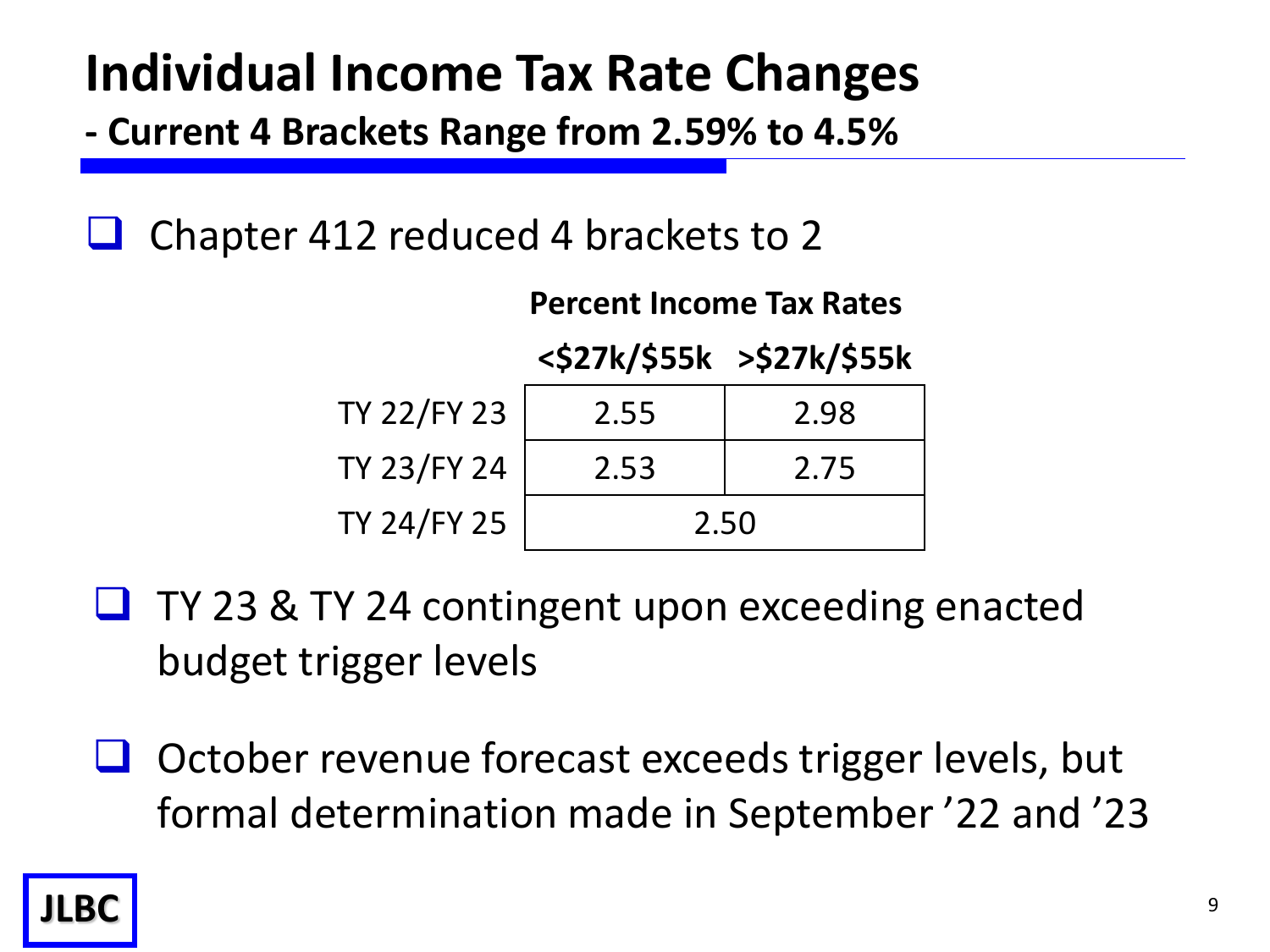#### **Other Individual Income Tax Changes**

 $\Box$  4.5% maximum income tax rate, starting in TY  $21$ 

- Otherwise would be 8.0%, including Prop 208
- Prop 208 receives 3.5%, General Fund 1%
- $\Box$  Alternative tax rate for certain income
	- Dividend/Interest/Business Income
	- Starts at 3.5% in TY '21 and declines to 2.5% in TY '25
	- Not subject to Prop 208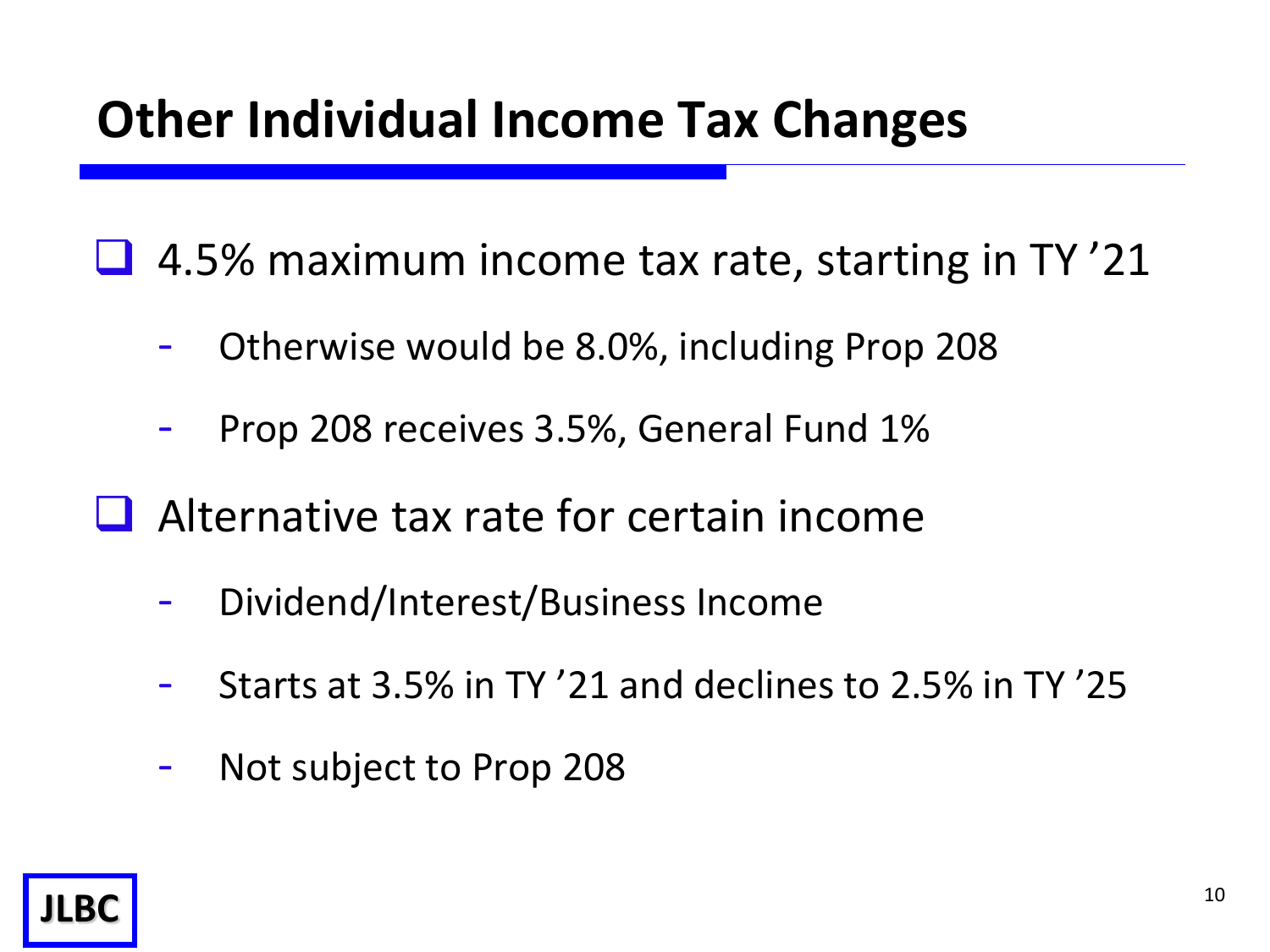### **October FAC Projected Tax Reductions**

**- Base Growth Increases Level of Tax Reduction**

|                                 |       | $(S \in M)$ |         |          |
|---------------------------------|-------|-------------|---------|----------|
|                                 | '22   | '23         | '24     | '25      |
| Income Tax Reduction Rate       |       |             |         |          |
| - Reduce to 2.55%/2.98% rate    |       | (1, 183)    | (1,246) | (1,309)  |
| - Reduce to 2.53%/2.75% rate    |       |             | (282)   | (297)    |
| - Reduce to single 2.5% rate    |       |             |         | (365)    |
| <b>Total Rate Reduction</b>     |       | (1, 183)    | (1,528) | (1, 971) |
| 4.5% Maximum IIT Rate           | (918) | (545)       | (507)   | (457)    |
| Alternative Tax Rate (SB 1783)  | 229   | 192         | 182     | 191      |
| <b>Other Enacted Reductions</b> | (48)  | (38)        | (41)    | (44)     |
| <b>Total Reductions</b>         | (737) | (1,574)     | (1,894) | (2,281)  |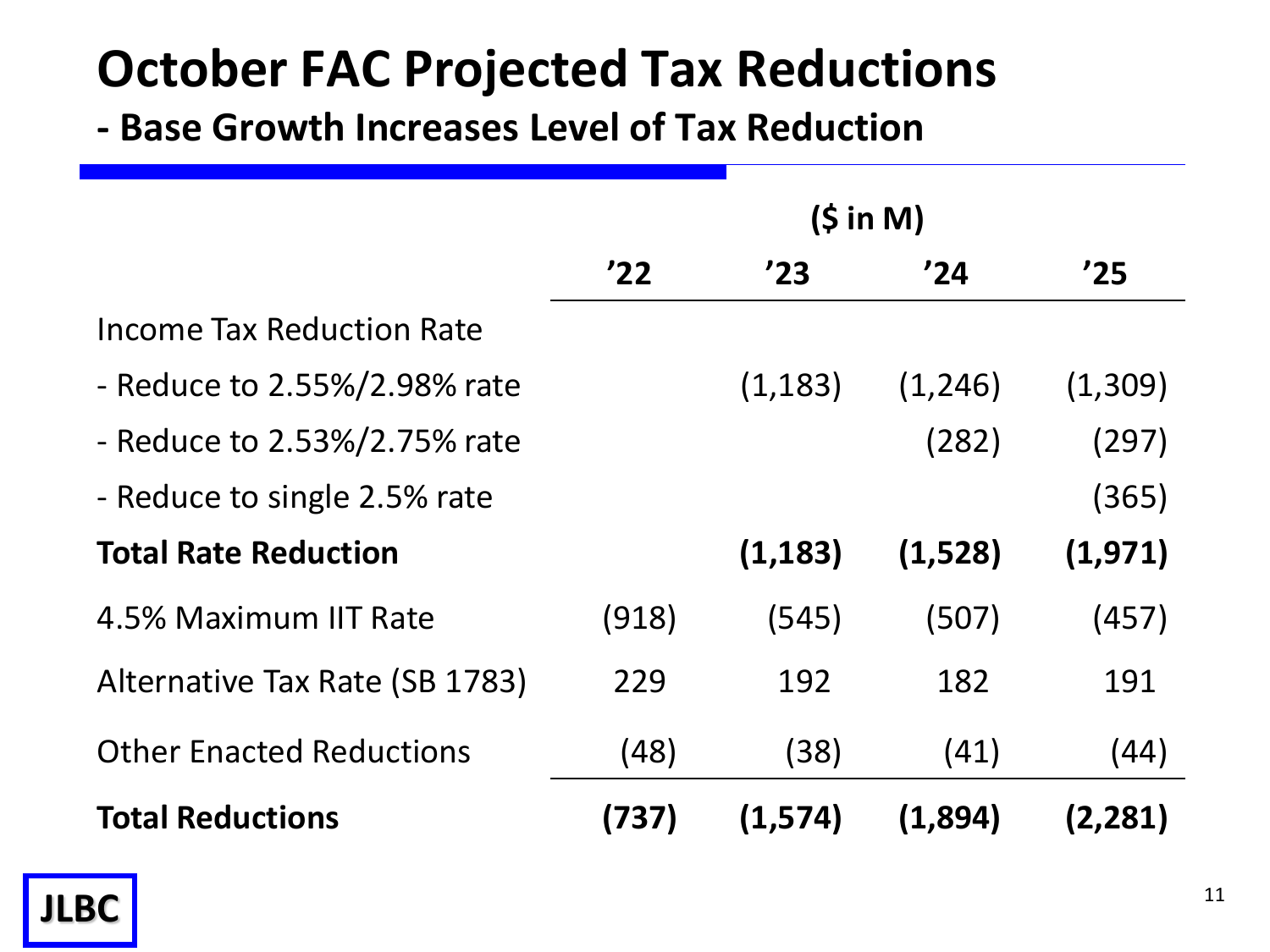#### **IIT Referenda and Litigation Status**

- $\Box$  Ballot props would refer rate reductions to voters  $$ signatures currently being checked
	- Results in up to \$2 B in tax cuts being on hold pending November '22 election results
- AZ Supreme Court ruled that Prop 208 surcharge invalid if K-12 Aggregate Expenditure Limit exceeded
	- Trial court to make determination
	- If declared invalid, General Fund no longer pays cost to hold taxpayers to 4.5% maximum rate
	- Saves \$700 M in '22, declining to \$275 M by '25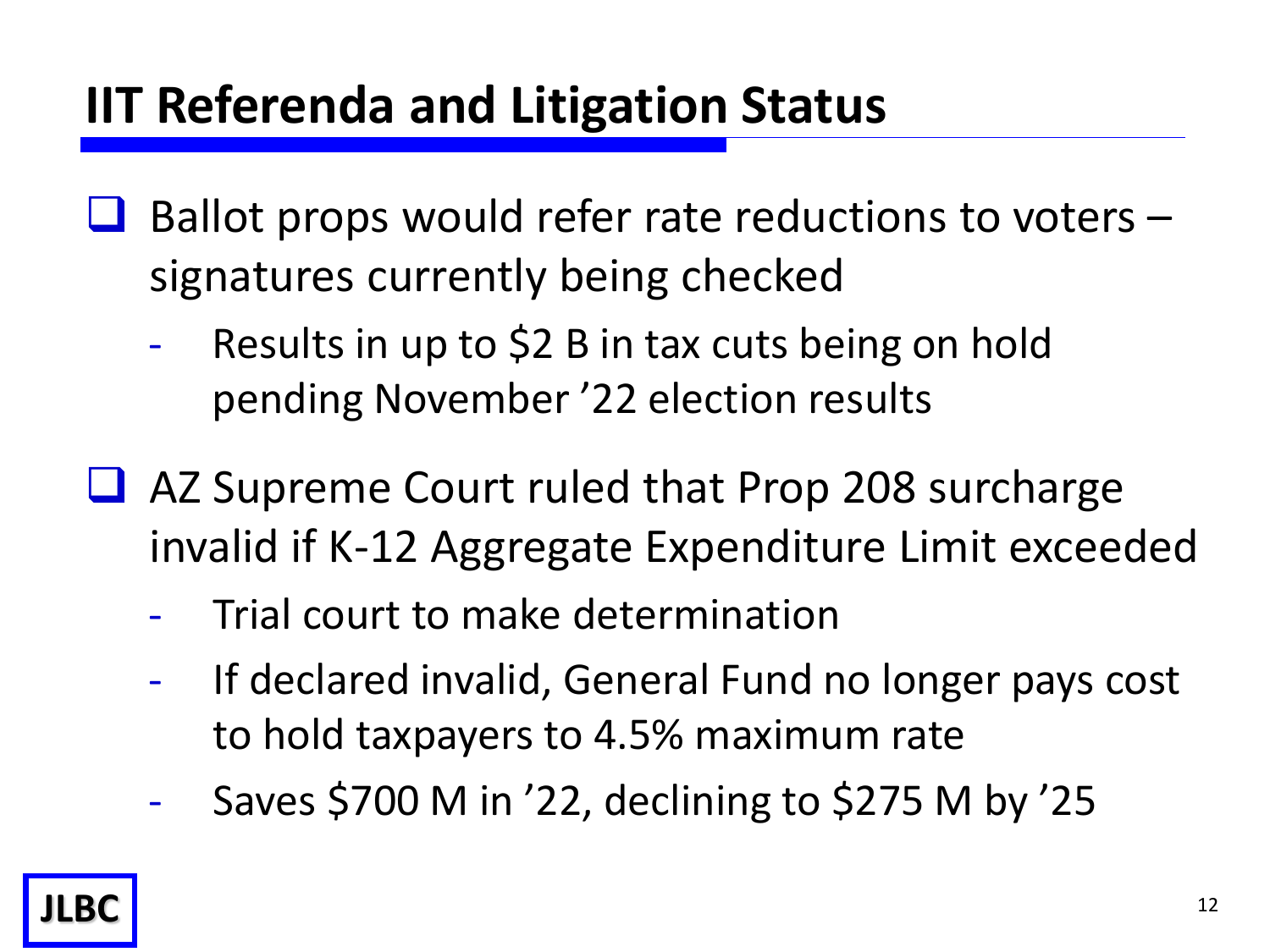#### **Prop 208 Proceeds Currently in the General Fund**

- **3.5% surcharge was effective as of January 2021**
- $\Box$  If individuals increased their withholding/payments, those dollars are in the General Fund balance
- $\Box$  We do not think that Prop 208 share can be identified until taxpayers file returns in spring 2022
	- If 208 valid, \$ would move to Prop 208 fund
	- If 208 invalid, \$ would be refunded
- We suggest setting aside \$918 M of General Fund balance for either purpose.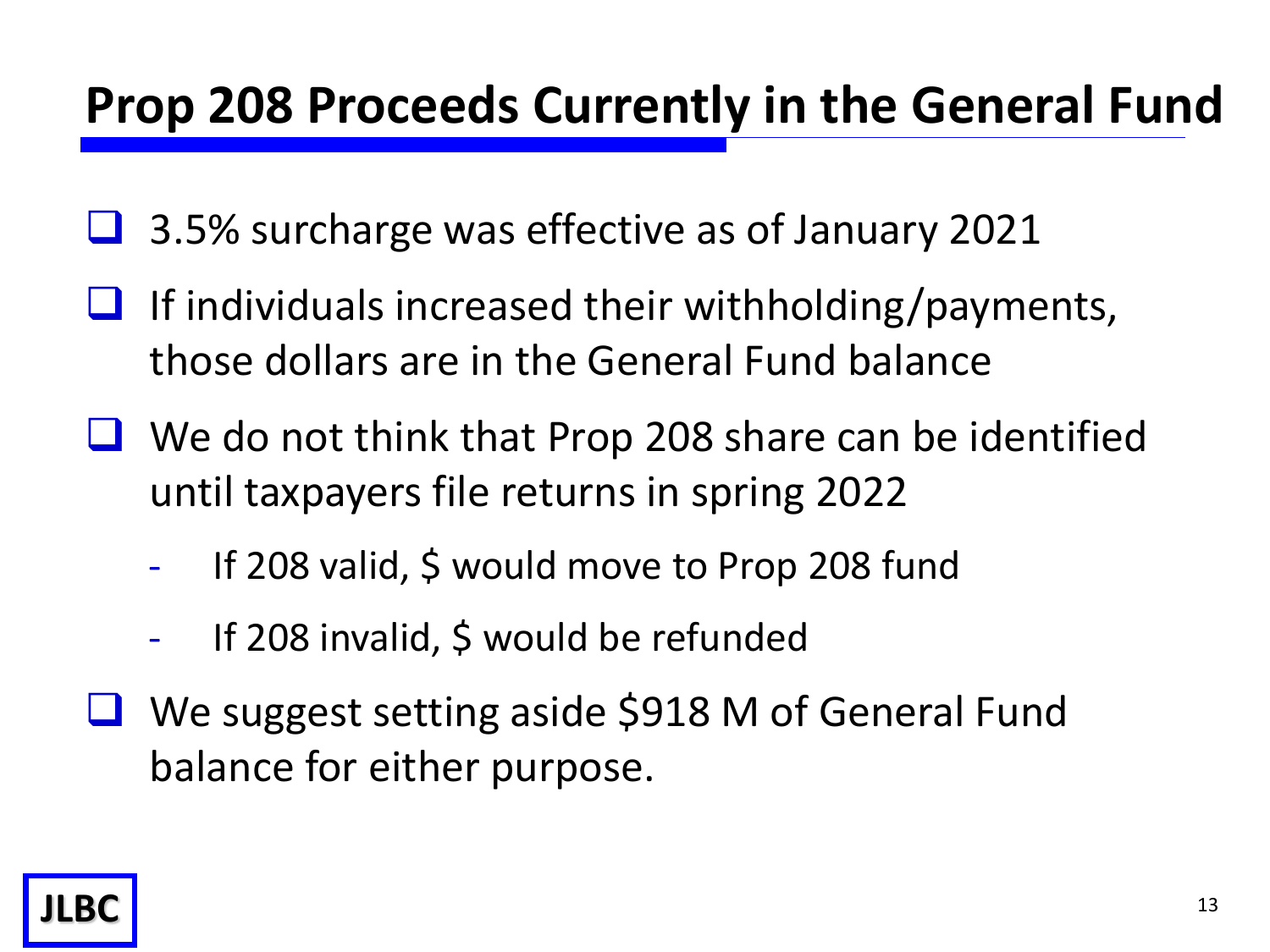### **Corporate Income Tax – Up 65% in '21**

**- Reflects Substantial increase in Profitability** 

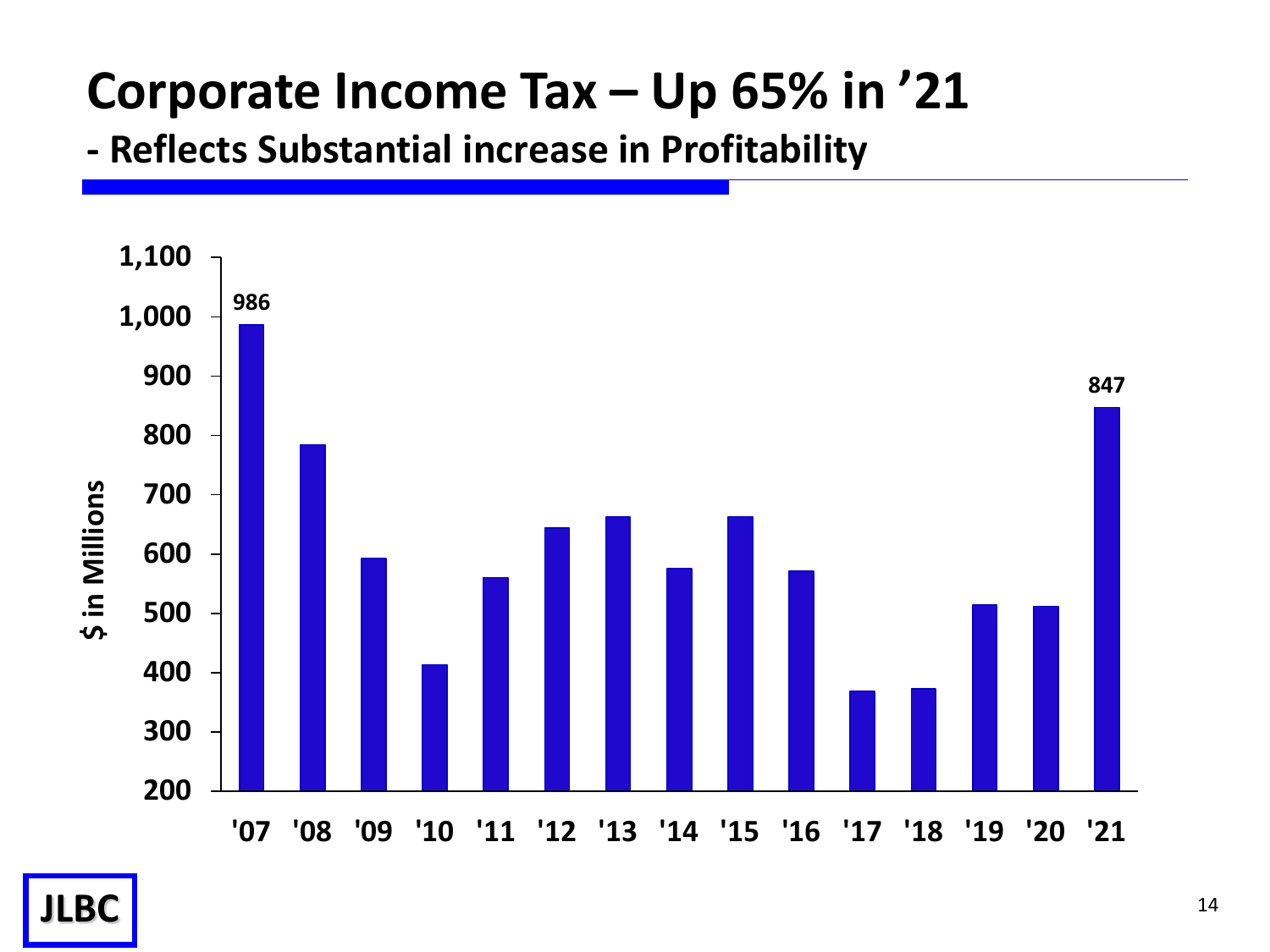#### **JLBC's Updated Gaming Revenue Forecast**

**- February Fiscal Note estimated GF collections of \$34 M by '24**

|                               | $\sin M$ |     |     |
|-------------------------------|----------|-----|-----|
|                               | '22      | '23 | '74 |
| Lottery Keno/Mobile Draw      | O        | 17  | 18  |
| <b>Event Wagering</b>         | 25       | 18  | 19  |
| <b>Fantasy Sports Betting</b> |          |     |     |
| Total                         | 26       | 36  | 38  |

 $\Box$  Higher '22 event wagering revenue due to licensing fees

 $\Box$  Enacted budget assumed \$200 M in '23 and \$300 M in '24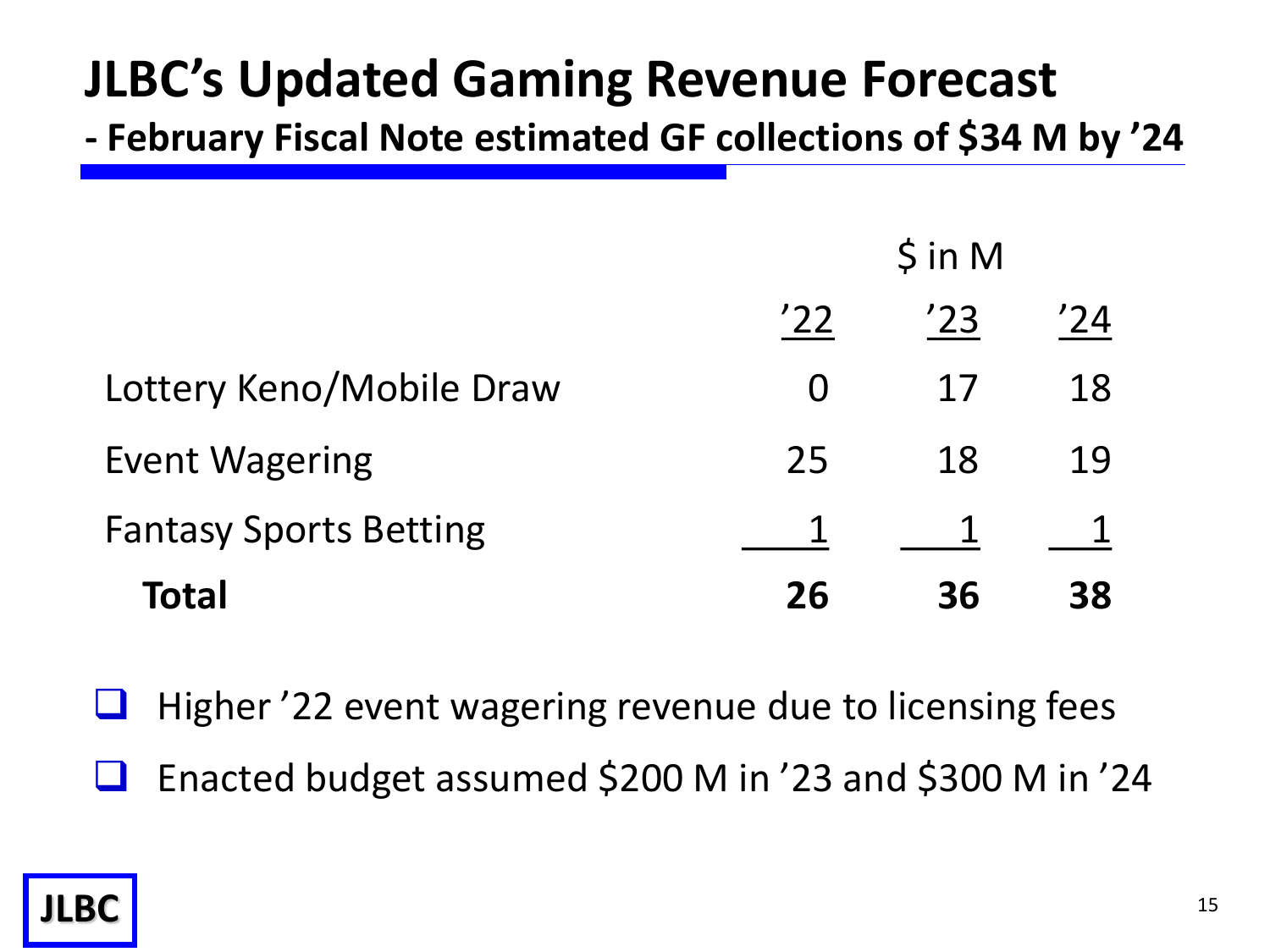### **Urban Revenue Sharing Distribution Increases**

**- Based on 15% of Income Taxes 2 Year Prior; Goes to 18% in '24**

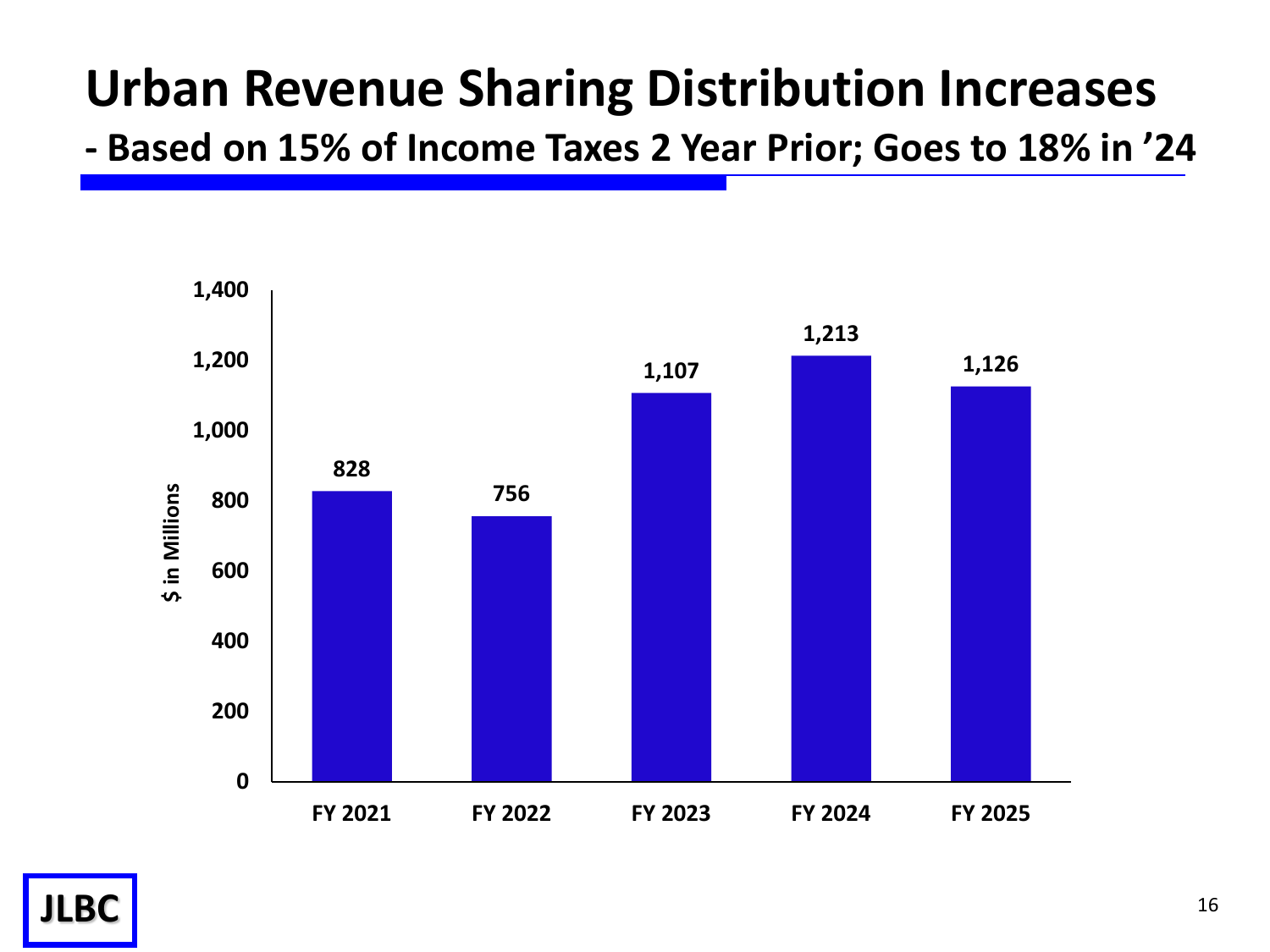## **Spending Adjustments**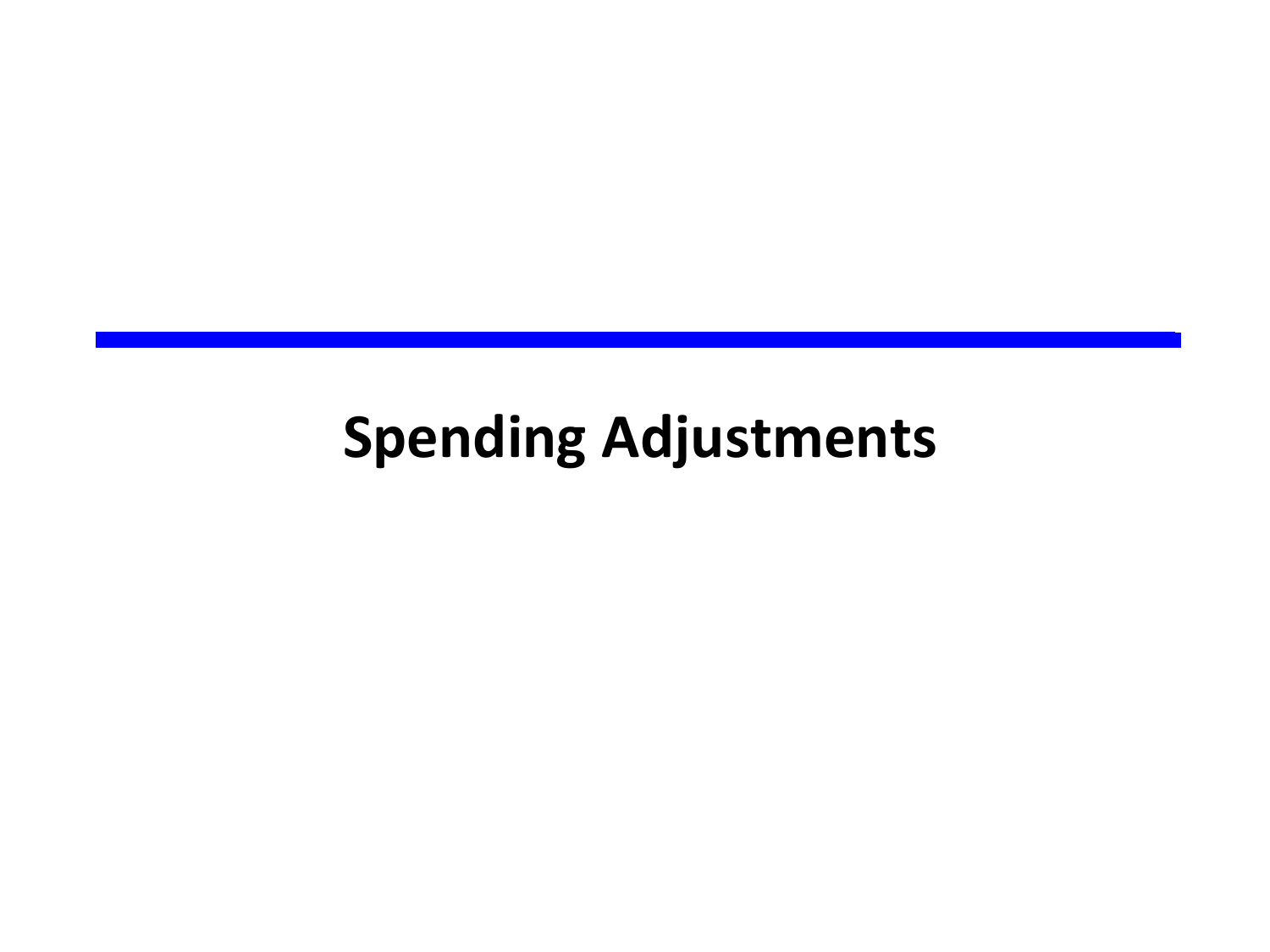#### **Baseline Spending Projections**

- Baseline reflects changes to active statutory/other funding formulas - no discretionary additions
- Assumes \$865 M in K-12 "rollover" at end of '23
- $\Box$  Assumes spending classified as one-time in '22 budget does not continue
	- Approximately \$180 M appears ongoing in nature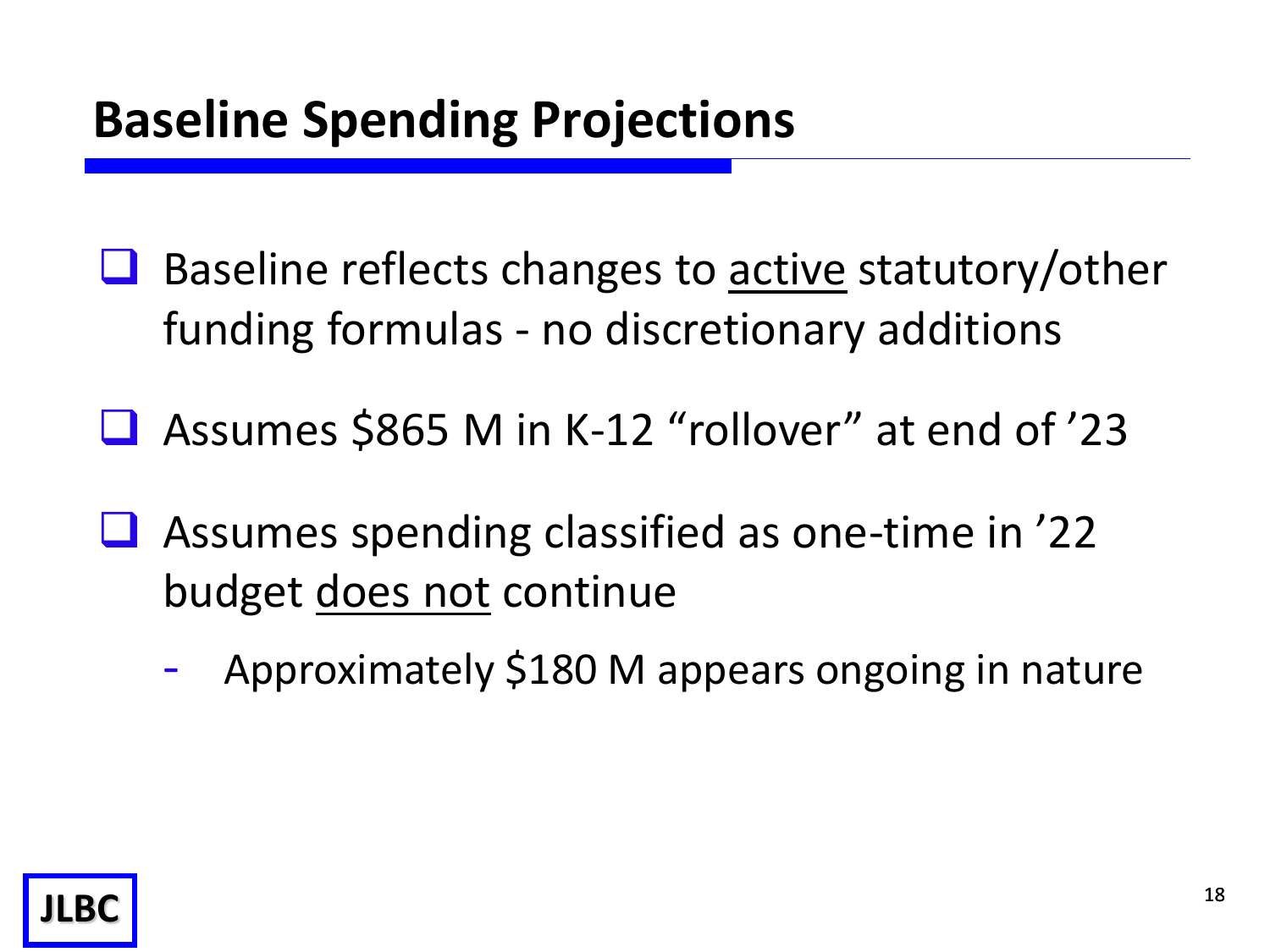#### **Baseline Spending Projected To Increase by \$277 M**

| '23 Ongoing Spending Changes        |          |
|-------------------------------------|----------|
|                                     | $\sin M$ |
| Medicaid Formula                    | 129      |
| ADE – K-12 Formula                  | 317      |
| <b>Pension Contribution Savings</b> | (110)    |
| <b>Fire Mitigation Initiatives</b>  | 35       |
| Other                               | 35       |
| <b>Total</b>                        | 406      |

| <b>Total Spending Changes</b> | \$277 M    |
|-------------------------------|------------|
| <b>Total Spending</b>         | \$12,821 M |
| % Change                      | 2.2%       |

| '23 One-Time Spending Additions/Deletions |         |  |  |  |  |
|-------------------------------------------|---------|--|--|--|--|
|                                           | \$ in M |  |  |  |  |
| Loss of Medicaid Match Savings            | 400     |  |  |  |  |
| Universities                              | (46)    |  |  |  |  |
| <b>Community Colleges</b>                 | (30)    |  |  |  |  |
| SFB - Building Renewal Grants             | (91)    |  |  |  |  |
| SFB – Fewer New Buildings                 | (80)    |  |  |  |  |
| <b>Other Agency Spending</b>              | (190)   |  |  |  |  |
| <b>Capital Projects</b>                   | (92)    |  |  |  |  |
| Total                                     | (129)   |  |  |  |  |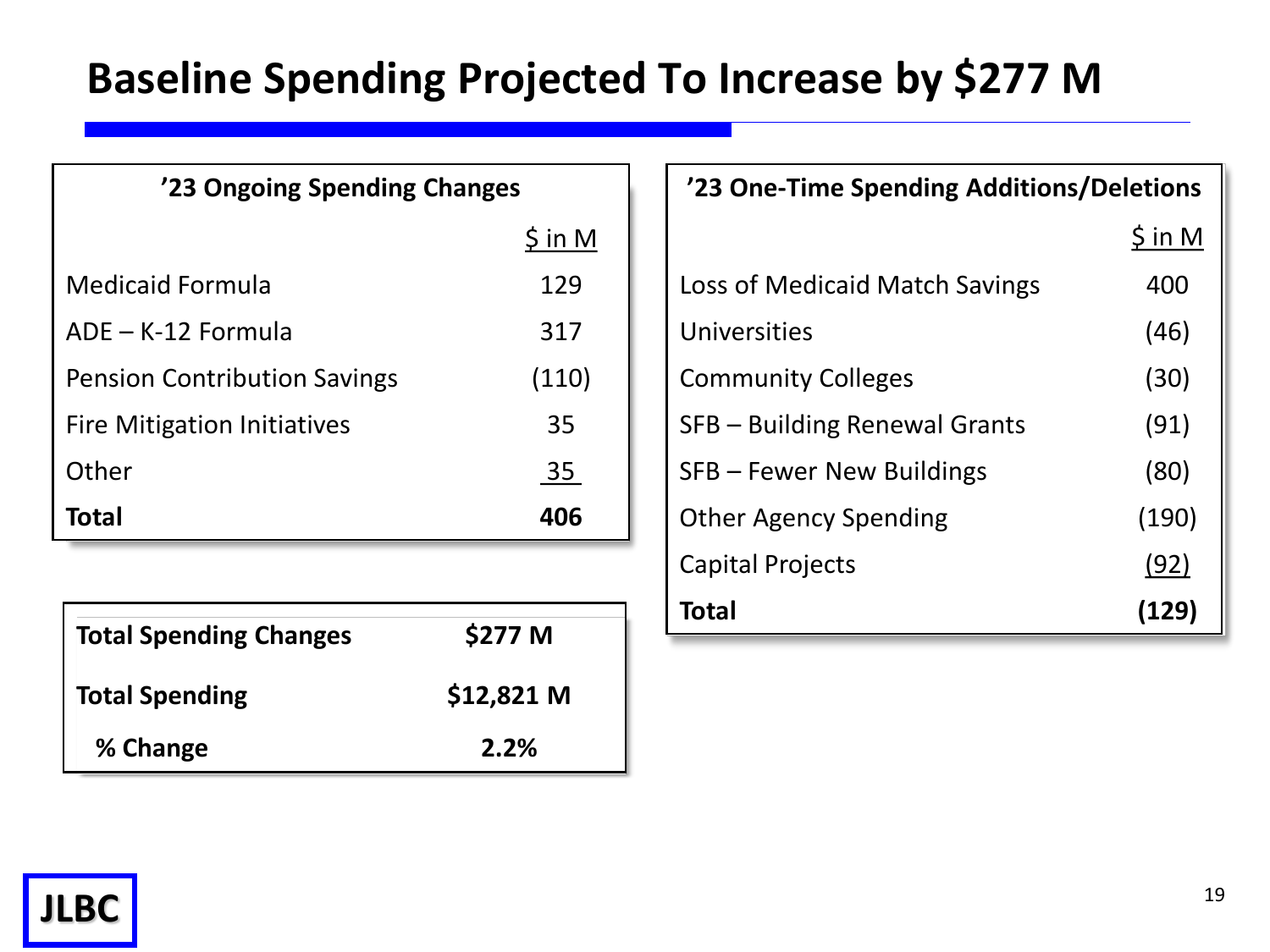## **Federal Medicaid Match Generates State Savings**

**- Been in Place Since January 2020**

- $\Box$  Feds have increased their share of costs while federal health emergency is in place
- $\Box$  Enacted budget assumed higher match would end in 12/21; feds have just extended to 3/22
- $\Box$  FAC forecast includes this new \$133 M of savings
- $\Box$  Feds may extend again past  $3/22$  generates \$133 M of savings every quarter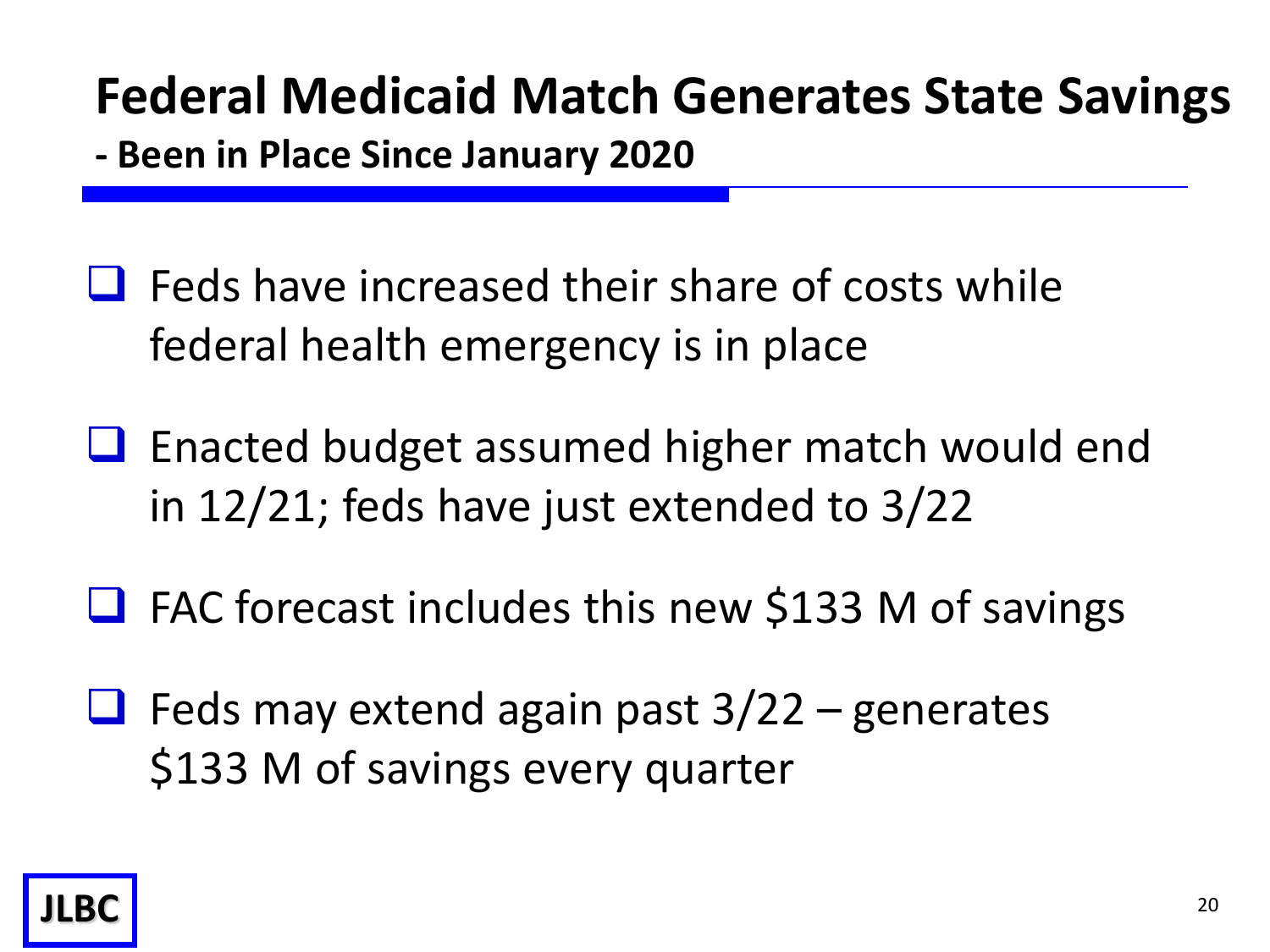### **Projected Ending Balances**

#### **Excludes \$970 M in Budget Stabilization Fund**

**More Information in Appendix C**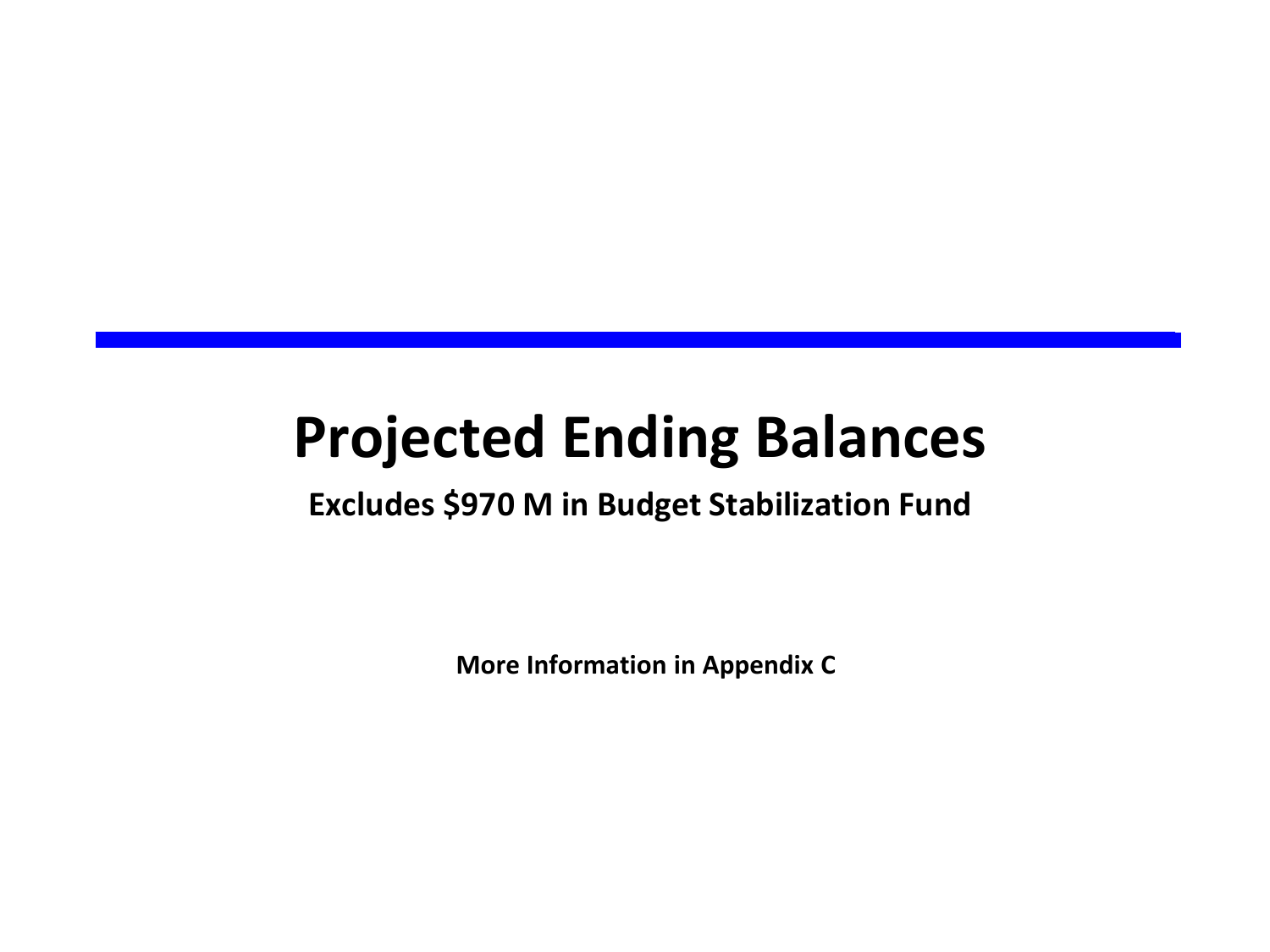#### **'21 Ending Balance Higher Than Projected**

- $\Box$  The enacted budget projected a '21 ending balance of \$442 M
- $\Box$  The preliminary actual estimate is \$894 M due to unexpected 18% '21 revenue growth
- $\Box$  The preliminary results are \$452 M above the enacted forecast
- $\Box$  These additional revenues roll into '22

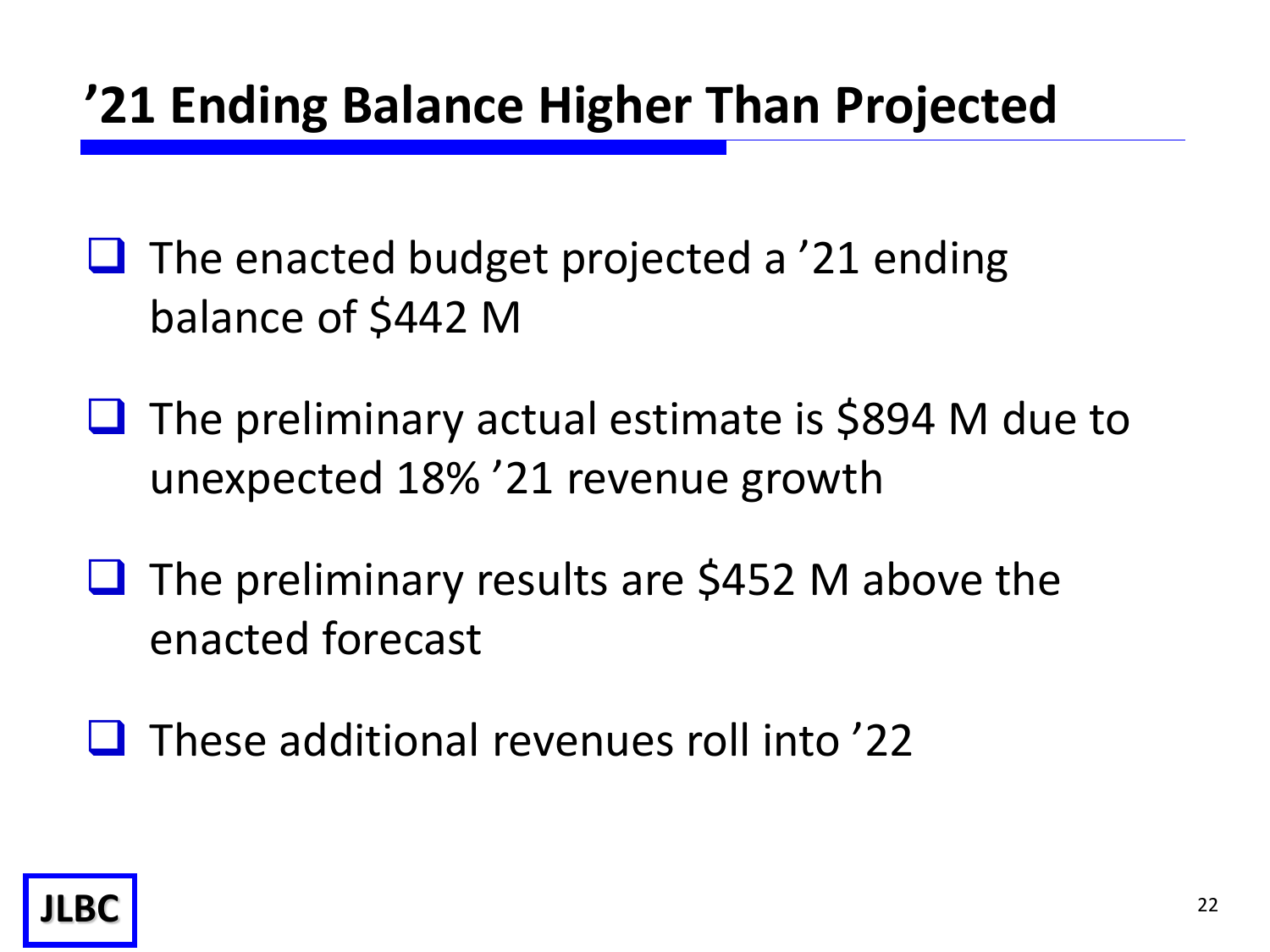# **FAC Balances: \$700 M Ongoing & \$1.7 B One-Time**

**- \$1.7 B '22 Balance After \$918 M Set Aside for Prop 208 Reserve**



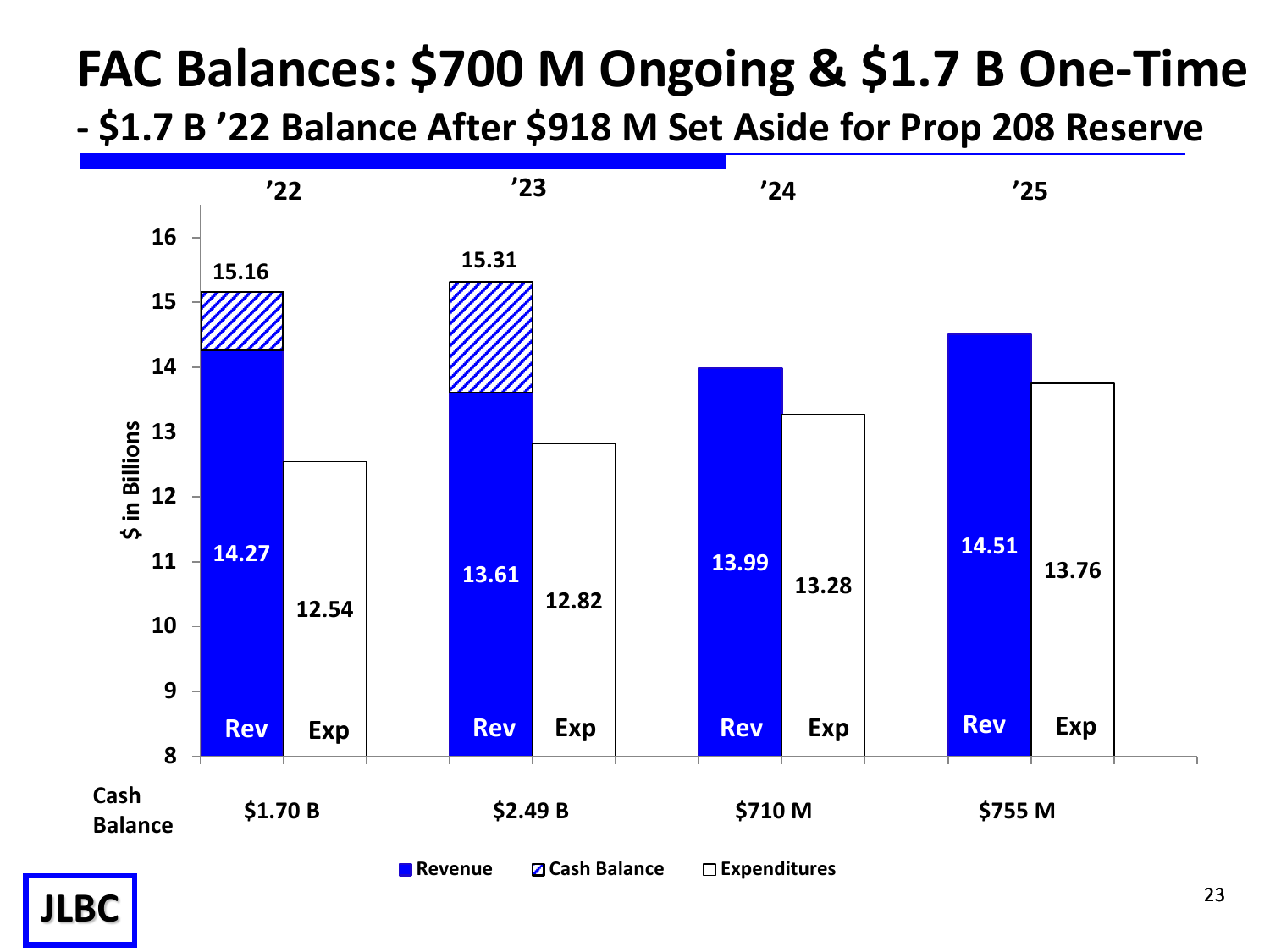#### **STAFF OF THE JOINT LEGISLATIVE BUDGET COMMITTEE**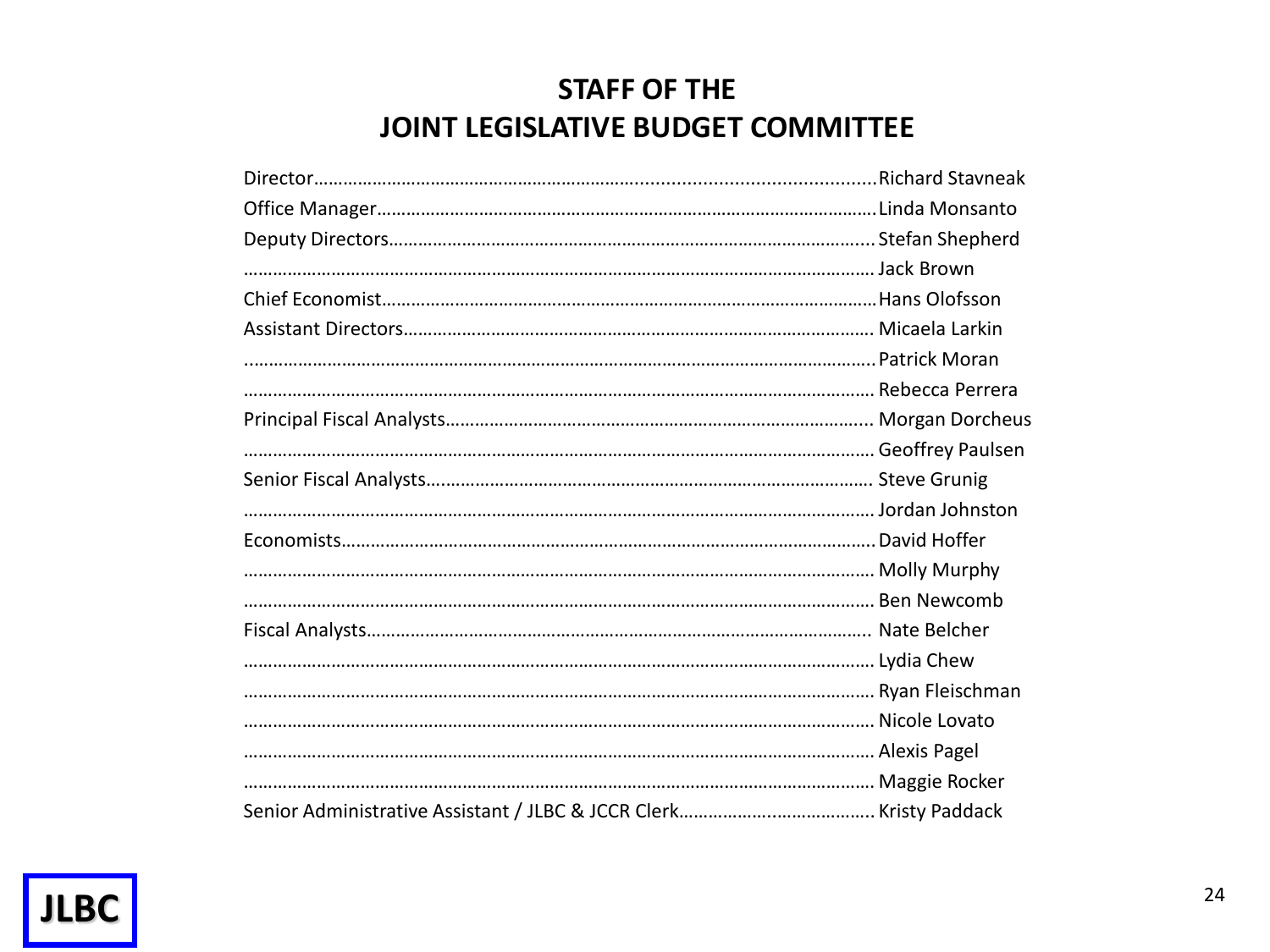#### **Appendix A: Revenue Forecasts with Deferral**

| <b>Sales Tax</b><br><b>JLBC Forecast</b><br>10.8%<br>4.0%<br>4.0%<br>3.5%<br>7.4%<br>1.2%<br>4.4%<br>4.8%<br>$UA - Low$<br>9.7%<br>$UA - Base$<br>3.0%<br>5.4%<br>5.1%<br><b>FAC</b><br>8.5%<br>6.1%<br>5.8%<br>5.3%<br>9.1%<br>4.8%<br>3.5%<br>4.9%<br>Average:<br>Individual Income Tax with Deferral<br>2.1%<br>4.2%<br>4.3%<br><b>JLBC Forecast</b><br>3.6%<br>$UA$ – Low<br>$-1.2%$<br>4.7%<br>5.0%<br>4.9%<br>0.1%<br>5.4%<br>5.2%<br>$UA - Base$<br>5.3%<br>0.4%<br>6.0%<br>6.6%<br>5.8%<br><b>FAC</b><br>0.4%<br>5.3%<br>5.1%<br>4.9%<br>Average:<br><b>Corporate Income Tax</b><br><b>JLBC Forecast</b><br>10.0%<br>2.5%<br>4.0%<br>4.4%<br>10.0%<br>4.2%<br>5.1%<br>$UA - Low$<br>3.3%<br>11.4%<br>4.6%<br>5.1%<br>6.4%<br>$UA - Base$<br><b>FAC</b><br>3.9%<br>5.1%<br>5.1%<br>3.5%<br>8.8%<br>3.5%<br>4.6%<br>5.3%<br>Average:<br><b>Insurance Premium Tax</b><br>7.0%<br><b>JLBC Forecast</b><br>1.5%<br>3.3%<br>3.4%<br>6.3%<br>$UA$ – Low<br>1.6%<br>0.9%<br>3.2%<br>7.1%<br>3.0%<br>$UA - Base$<br>1.4%<br>3.4%<br><b>FAC</b><br>5.6%<br>3.5%<br>3.8%<br>4.5%<br>6.5%<br>3.5%<br>2.6%<br>2.3%<br>Average:<br>6.6%<br>4.1%<br>4.1%<br><b>JLBC Weighted Average</b><br>3.4%<br>3.6%<br>4.5%<br>UA Low Weighted Average<br>2.9%<br>4.8%<br><b>UA Base Weighted Average</b><br>5.3%<br>5.2%<br>5.2%<br>4.1%<br>FAC Consensus Weighted Average<br>4.4%<br>6.0%<br>5.8%<br>5.4%<br>"Big-4" Weighted Average<br>5.0%<br>4.9%<br>4.9%<br>4.1%<br>Consensus Weighted Average*<br>5.7%<br>4.9%<br>4.8%<br>3.5% | $2022*$ | 2023 | 2024 | 2025 |
|----------------------------------------------------------------------------------------------------------------------------------------------------------------------------------------------------------------------------------------------------------------------------------------------------------------------------------------------------------------------------------------------------------------------------------------------------------------------------------------------------------------------------------------------------------------------------------------------------------------------------------------------------------------------------------------------------------------------------------------------------------------------------------------------------------------------------------------------------------------------------------------------------------------------------------------------------------------------------------------------------------------------------------------------------------------------------------------------------------------------------------------------------------------------------------------------------------------------------------------------------------------------------------------------------------------------------------------------------------------------------------------------------------------------------------------------------------------------------------------------------------------------|---------|------|------|------|
|                                                                                                                                                                                                                                                                                                                                                                                                                                                                                                                                                                                                                                                                                                                                                                                                                                                                                                                                                                                                                                                                                                                                                                                                                                                                                                                                                                                                                                                                                                                      |         |      |      |      |
|                                                                                                                                                                                                                                                                                                                                                                                                                                                                                                                                                                                                                                                                                                                                                                                                                                                                                                                                                                                                                                                                                                                                                                                                                                                                                                                                                                                                                                                                                                                      |         |      |      |      |
|                                                                                                                                                                                                                                                                                                                                                                                                                                                                                                                                                                                                                                                                                                                                                                                                                                                                                                                                                                                                                                                                                                                                                                                                                                                                                                                                                                                                                                                                                                                      |         |      |      |      |
|                                                                                                                                                                                                                                                                                                                                                                                                                                                                                                                                                                                                                                                                                                                                                                                                                                                                                                                                                                                                                                                                                                                                                                                                                                                                                                                                                                                                                                                                                                                      |         |      |      |      |
|                                                                                                                                                                                                                                                                                                                                                                                                                                                                                                                                                                                                                                                                                                                                                                                                                                                                                                                                                                                                                                                                                                                                                                                                                                                                                                                                                                                                                                                                                                                      |         |      |      |      |
|                                                                                                                                                                                                                                                                                                                                                                                                                                                                                                                                                                                                                                                                                                                                                                                                                                                                                                                                                                                                                                                                                                                                                                                                                                                                                                                                                                                                                                                                                                                      |         |      |      |      |
|                                                                                                                                                                                                                                                                                                                                                                                                                                                                                                                                                                                                                                                                                                                                                                                                                                                                                                                                                                                                                                                                                                                                                                                                                                                                                                                                                                                                                                                                                                                      |         |      |      |      |
|                                                                                                                                                                                                                                                                                                                                                                                                                                                                                                                                                                                                                                                                                                                                                                                                                                                                                                                                                                                                                                                                                                                                                                                                                                                                                                                                                                                                                                                                                                                      |         |      |      |      |
|                                                                                                                                                                                                                                                                                                                                                                                                                                                                                                                                                                                                                                                                                                                                                                                                                                                                                                                                                                                                                                                                                                                                                                                                                                                                                                                                                                                                                                                                                                                      |         |      |      |      |
|                                                                                                                                                                                                                                                                                                                                                                                                                                                                                                                                                                                                                                                                                                                                                                                                                                                                                                                                                                                                                                                                                                                                                                                                                                                                                                                                                                                                                                                                                                                      |         |      |      |      |
|                                                                                                                                                                                                                                                                                                                                                                                                                                                                                                                                                                                                                                                                                                                                                                                                                                                                                                                                                                                                                                                                                                                                                                                                                                                                                                                                                                                                                                                                                                                      |         |      |      |      |
|                                                                                                                                                                                                                                                                                                                                                                                                                                                                                                                                                                                                                                                                                                                                                                                                                                                                                                                                                                                                                                                                                                                                                                                                                                                                                                                                                                                                                                                                                                                      |         |      |      |      |
|                                                                                                                                                                                                                                                                                                                                                                                                                                                                                                                                                                                                                                                                                                                                                                                                                                                                                                                                                                                                                                                                                                                                                                                                                                                                                                                                                                                                                                                                                                                      |         |      |      |      |
|                                                                                                                                                                                                                                                                                                                                                                                                                                                                                                                                                                                                                                                                                                                                                                                                                                                                                                                                                                                                                                                                                                                                                                                                                                                                                                                                                                                                                                                                                                                      |         |      |      |      |
|                                                                                                                                                                                                                                                                                                                                                                                                                                                                                                                                                                                                                                                                                                                                                                                                                                                                                                                                                                                                                                                                                                                                                                                                                                                                                                                                                                                                                                                                                                                      |         |      |      |      |
|                                                                                                                                                                                                                                                                                                                                                                                                                                                                                                                                                                                                                                                                                                                                                                                                                                                                                                                                                                                                                                                                                                                                                                                                                                                                                                                                                                                                                                                                                                                      |         |      |      |      |
|                                                                                                                                                                                                                                                                                                                                                                                                                                                                                                                                                                                                                                                                                                                                                                                                                                                                                                                                                                                                                                                                                                                                                                                                                                                                                                                                                                                                                                                                                                                      |         |      |      |      |
|                                                                                                                                                                                                                                                                                                                                                                                                                                                                                                                                                                                                                                                                                                                                                                                                                                                                                                                                                                                                                                                                                                                                                                                                                                                                                                                                                                                                                                                                                                                      |         |      |      |      |
|                                                                                                                                                                                                                                                                                                                                                                                                                                                                                                                                                                                                                                                                                                                                                                                                                                                                                                                                                                                                                                                                                                                                                                                                                                                                                                                                                                                                                                                                                                                      |         |      |      |      |
|                                                                                                                                                                                                                                                                                                                                                                                                                                                                                                                                                                                                                                                                                                                                                                                                                                                                                                                                                                                                                                                                                                                                                                                                                                                                                                                                                                                                                                                                                                                      |         |      |      |      |
|                                                                                                                                                                                                                                                                                                                                                                                                                                                                                                                                                                                                                                                                                                                                                                                                                                                                                                                                                                                                                                                                                                                                                                                                                                                                                                                                                                                                                                                                                                                      |         |      |      |      |
|                                                                                                                                                                                                                                                                                                                                                                                                                                                                                                                                                                                                                                                                                                                                                                                                                                                                                                                                                                                                                                                                                                                                                                                                                                                                                                                                                                                                                                                                                                                      |         |      |      |      |
|                                                                                                                                                                                                                                                                                                                                                                                                                                                                                                                                                                                                                                                                                                                                                                                                                                                                                                                                                                                                                                                                                                                                                                                                                                                                                                                                                                                                                                                                                                                      |         |      |      |      |
|                                                                                                                                                                                                                                                                                                                                                                                                                                                                                                                                                                                                                                                                                                                                                                                                                                                                                                                                                                                                                                                                                                                                                                                                                                                                                                                                                                                                                                                                                                                      |         |      |      |      |
|                                                                                                                                                                                                                                                                                                                                                                                                                                                                                                                                                                                                                                                                                                                                                                                                                                                                                                                                                                                                                                                                                                                                                                                                                                                                                                                                                                                                                                                                                                                      |         |      |      |      |
|                                                                                                                                                                                                                                                                                                                                                                                                                                                                                                                                                                                                                                                                                                                                                                                                                                                                                                                                                                                                                                                                                                                                                                                                                                                                                                                                                                                                                                                                                                                      |         |      |      |      |
|                                                                                                                                                                                                                                                                                                                                                                                                                                                                                                                                                                                                                                                                                                                                                                                                                                                                                                                                                                                                                                                                                                                                                                                                                                                                                                                                                                                                                                                                                                                      |         |      |      |      |
|                                                                                                                                                                                                                                                                                                                                                                                                                                                                                                                                                                                                                                                                                                                                                                                                                                                                                                                                                                                                                                                                                                                                                                                                                                                                                                                                                                                                                                                                                                                      |         |      |      |      |
|                                                                                                                                                                                                                                                                                                                                                                                                                                                                                                                                                                                                                                                                                                                                                                                                                                                                                                                                                                                                                                                                                                                                                                                                                                                                                                                                                                                                                                                                                                                      |         |      |      |      |
|                                                                                                                                                                                                                                                                                                                                                                                                                                                                                                                                                                                                                                                                                                                                                                                                                                                                                                                                                                                                                                                                                                                                                                                                                                                                                                                                                                                                                                                                                                                      |         |      |      |      |
|                                                                                                                                                                                                                                                                                                                                                                                                                                                                                                                                                                                                                                                                                                                                                                                                                                                                                                                                                                                                                                                                                                                                                                                                                                                                                                                                                                                                                                                                                                                      |         |      |      |      |

**JLBC**  $\left| \begin{array}{ccc} * & \text{Represents ongoing revenue adjusted for small revenue categories.} \end{array} \right|$  25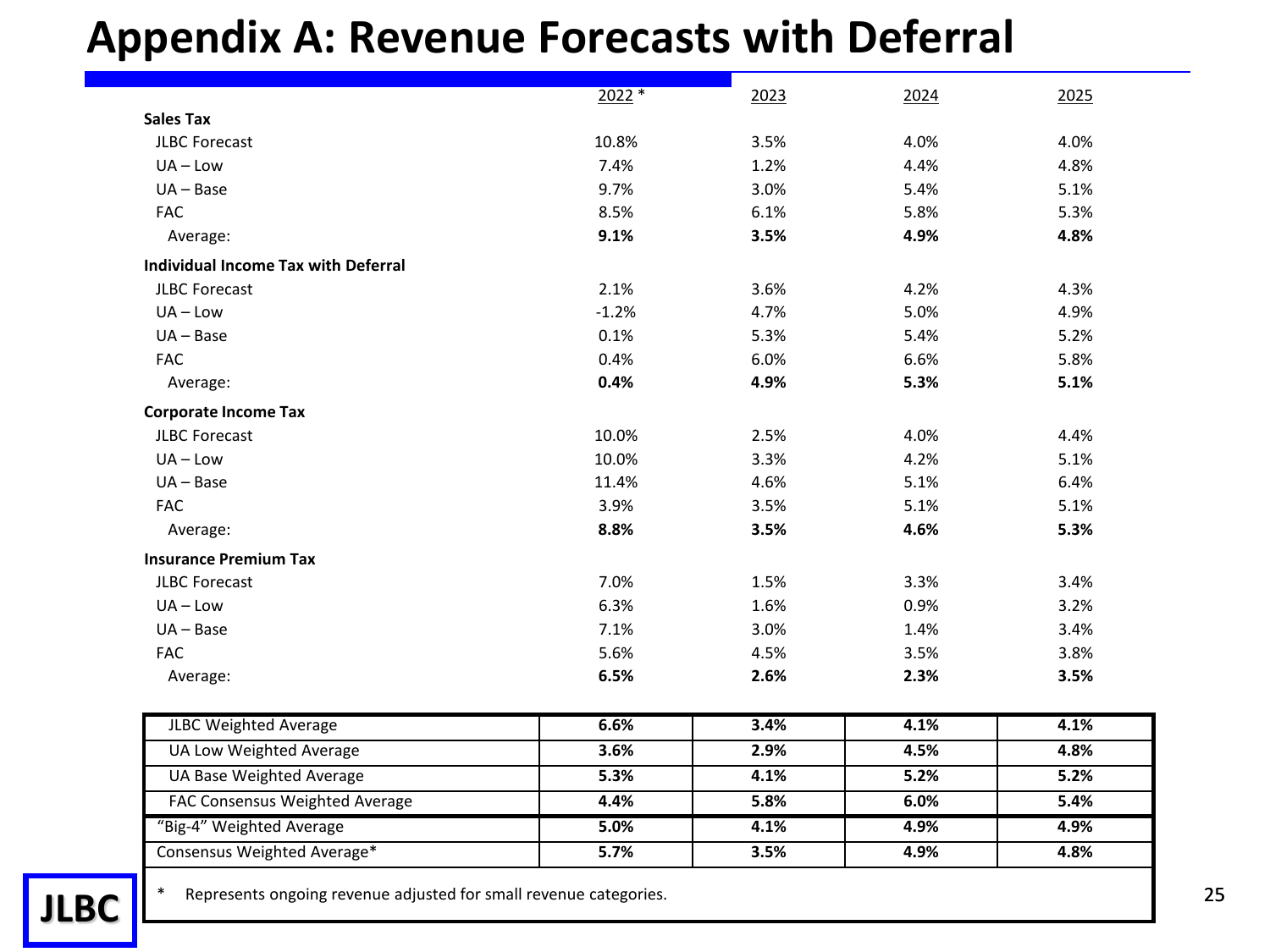#### **Appendix B: Revenue '21 - '23 with Deferral**

| <b>FORECAST REVENUE GROWTH</b>                |                                |                             |                            |                             |                                    |                            |                             |                                    |
|-----------------------------------------------|--------------------------------|-----------------------------|----------------------------|-----------------------------|------------------------------------|----------------------------|-----------------------------|------------------------------------|
|                                               | (\$ in Thousands)              |                             |                            |                             |                                    |                            |                             |                                    |
|                                               | <b>Prel. ACTUAL</b><br>FY 2021 | % CHANGE<br><b>PRIOR YR</b> | <b>FORECAST</b><br>FY 2022 | % CHANGE<br><b>PRIOR YR</b> | <b>S CHANGE</b><br><b>PRIOR YR</b> | <b>FORECAST</b><br>FY 2023 | % CHANGE<br><b>PRIOR YR</b> | <b>S CHANGE</b><br><b>PRIOR YR</b> |
|                                               |                                |                             |                            |                             |                                    |                            |                             |                                    |
| Sales and Use                                 | 6,243,648.6                    | 15.8%                       | 6,811,703.5                | 9.1%                        | 568,054.9                          | 7,047,609.4                | 3.5%                        | 235,905.9                          |
| - Individual<br>Income                        | 6,532,753.2                    | 44.2%                       | 6,507,862.3                | $-0.4%$                     | (24.891.0)                         | 5,655,722.5                | $-13.1%$                    | (852, 139.8)                       |
| - Corporate                                   | 847,020.8                      | 65.5%                       | 921,625.2                  | 8.8%                        | 74,604.4                           | 953,679.0                  | 3.5%                        | 32,053.8                           |
| Property                                      | 22,380.0                       | $-7.3%$                     | 21,500.0                   | $-3.9%$                     | (880.0)                            | 20,581.8                   | $-4.3%$                     | (918.2)                            |
| - Tobacco<br>Luxury                           | 21.687.1                       | 3.9%                        | 21,412.0                   | $-1.3%$                     | (275.1)                            | 21.191.5                   | $-1.096$                    | (220.5)                            |
| - Liguor                                      | 43,150.6                       | 19.0%                       | 43,443.4                   | 0.7%                        | 292.8                              | 44,217.3                   | 1.8%                        | 773.9                              |
| <b>Insurance Premium</b>                      | 616,251.4                      | 15.2%                       | 656,282.1                  | 6.5%                        | 40,030.7                           | 673,608.5                  | 2.6%                        | 17.326.4                           |
| <b>Other Taxes</b>                            | 15,290.3                       | 6.1%                        | 15,519.7                   | 1.5%                        | 229.4                              | 15,985.3                   | 3.0%                        | 465.6                              |
| Subtotal - Taxes                              | 14,342,182.1                   | 29.6%                       | 14,999,348.1               | 4.6%                        | 657,166.0                          | 14,432,595.2               | $-3.8%$                     | (566, 752.9)                       |
| <b>Other Non-Tax Revenues:</b>                |                                |                             |                            |                             |                                    |                            |                             |                                    |
| Lottery                                       | 104,740.4                      | 1.1%                        | 232,701.3                  | 122.2%                      | 127,960.9                          | 208,509.5                  | $-10.4%$                    | (24, 191.8)                        |
| <b>Gaming Revenue</b>                         | 0.0                            | N/A                         | 26,101.3                   | N/A                         | 26,101.3                           | 18,467.0                   | $-29.2%$                    | (7,634.3)                          |
| <b>Licenses, Fees and Permits</b>             | 38,901.1                       | 11.8%                       | 40,680.4                   | 4.6%                        | 1,779.3                            | 41,778.8                   | 2.7%                        | 1,098.4                            |
| <b>Interest</b>                               | (58.1)                         | N/A                         | 39,414.5                   | N/A                         | 39,472.6                           | 25,000.0                   | $-36.6%$                    | (14, 414.5)                        |
| <b>Sales and Services</b>                     | 26,049.0                       | 16.2%                       | 27,038.9                   | 3.8%                        | 989.9                              | 27,985.3                   | 3.5%                        | 946.4                              |
| <b>Other Miscellaneous</b>                    | 147,887.4                      | 17.4%                       | 153,063.5                  | 3.5%                        | 5.176.1                            | 156,185.9                  | 2.0%                        | 3.122.4                            |
| <b>Transfers and Reimbursements</b>           | 129,876.4                      | 11.5%                       | 94,320.6                   | $-27.4%$                    | (35, 555.8)                        | 63,805.3                   | $-32.4%$                    | (30,515.3)                         |
| <b>Public Safety Transfers</b>                | 23,357.7                       | 0.1%                        | 0.0                        | $-100.0%$                   | (23, 357.7)                        | 0.0                        | N/A                         | 0.0                                |
| <b>Disproportionate Share Revenue</b>         | 84.858.6                       | $-0.1%$                     | 82.729.0                   | $-2.5%$                     | (2.129.6)                          | 95.417.3                   | 15.3%                       | 12,688.3                           |
| Subtotal - Other Non-Tax                      | 555.612.6                      | 0.8%                        | 696,049.5                  | 25.3%                       | 140,436.9                          | 637,149                    | $-8.5%$                     | (58,900.4)                         |
| <b>Net Ongoing Revenue</b>                    | 14,897,794,7                   | 28.2%                       | 15,695,397.5               | 5.4%                        | 797,602.9                          | 15,069,744.2               | $-4.0%$                     | (625, 653.4)                       |
| <b>Urban Revenue Sharing (URS)</b>            | (828,492.9)                    | N/A                         | (756.388.3)                | N/A                         | 72,104.6                           | (1.106.966.1)              | N/A                         | (350,577.8)                        |
| Net Ongoing Revenue w/ URS                    | 14,069,301.8                   | 29.3%                       | 14.939.009.2               | 6.2%                        | 869.707.5                          | 13.962.778.1               | $-6.5%$                     | (976, 231.2)                       |
| <b>One-Time Financing Sources:</b>            |                                |                             |                            |                             |                                    |                            |                             |                                    |
| <b>Prescription Drug Rebate Fund Transfer</b> | 16,700.0                       | $-75.8%$                    | 0.0                        | $-100.0%$                   | (16,700.0)                         | 0.0                        | N/A                         | 0.0                                |
| DPS Highway Patrol Fund Transfer              | 24.205.7                       | N/A                         | 0.0                        | $-100.0%$                   | (24, 205.7)                        | 0.0                        | N/A                         | 0.0                                |
| Water Infrastructure Repayment                | 0.0                            | N/A                         | 20,000.0                   | N/A                         | 20,000.0                           | 0.0                        | $-100.0%$                   | (20,000.0)                         |
| 4.5% Maximum Tax Rate                         | 0.0                            | N/A                         | (917, 862.7)               | N/A                         | (917, 862.7)                       | (544, 607.4)               | N/A                         | 373,255.4                          |
| SB 1783 Impact                                | 0.0                            | N/A                         | 228,810.1                  | N/A                         | 228,810.1                          | 191,987.8                  | $-16.1%$                    | (36, 822.2)                        |
| Subtotal - One-Time Financing Sources         | 40,905.7                       | -55.0%                      | (669,052.7)                | N/A                         | (709, 958.4)                       | (352, 619.5)               | N/A                         | 316,433.1                          |
| <b>Subtotal - Revenues</b>                    | 14,110,207.5                   | 28.6%                       | 14,269,956.5               | 1.1%                        | 159,749.1                          | 13,610,158.6               | $-4.6%$                     | (659, 798.1)                       |
| <b>Balance Forward</b>                        | 372,457.0                      | $-61.1%$                    | 893,700.0                  | 139.9%                      | 521,243.0                          | 1,702,060.2                | 90.5%                       | 808,360.2                          |
| <b>Total - Resources</b>                      | 14,482,664.5                   | 21.4%                       | 15,163,656.6               | 4.7%                        | 680,992.1                          | 15,312,218.8               | 1.0%                        | 148,562.1                          |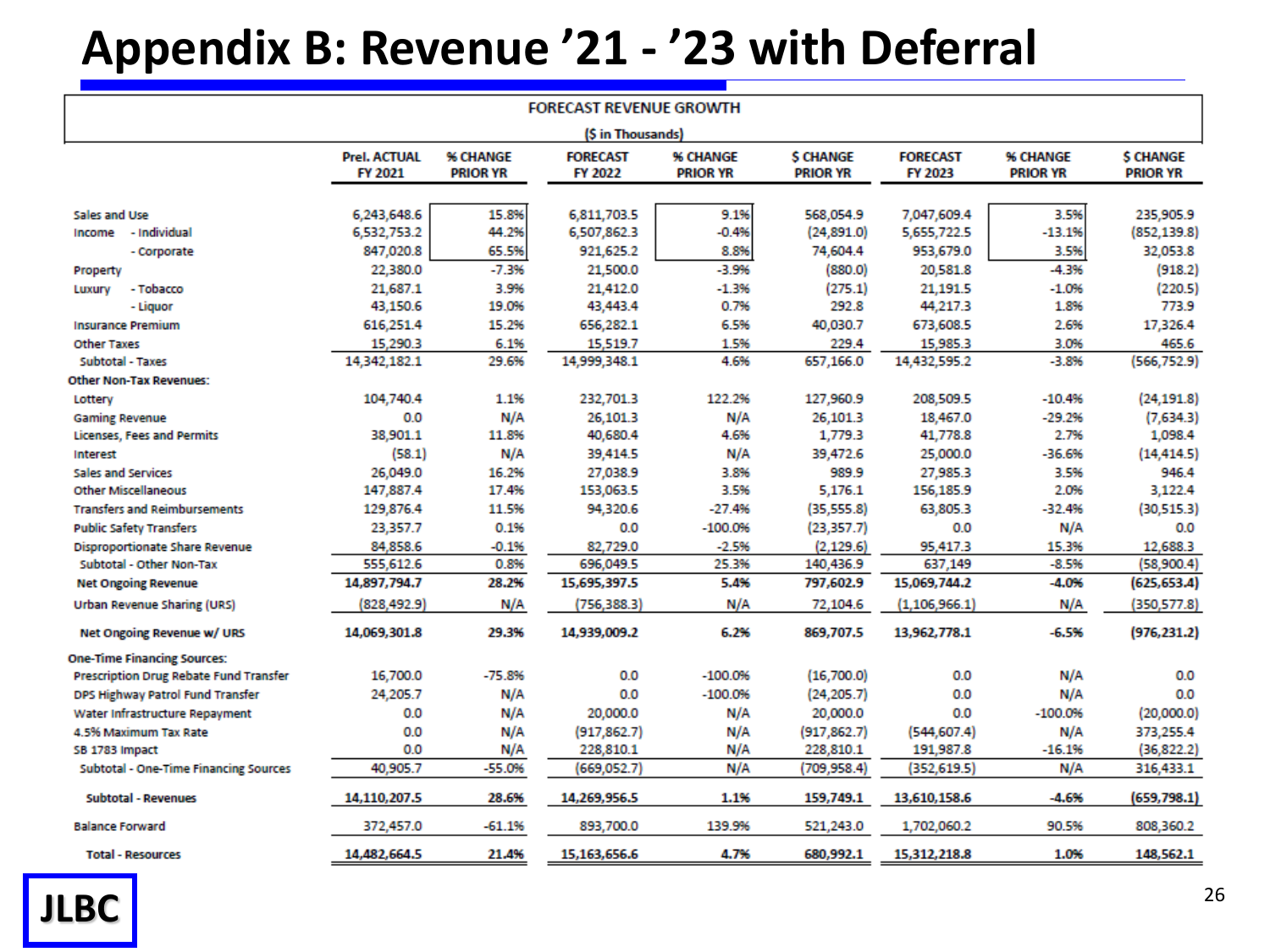#### **Appendix B: Revenue '24 - '25**

|                                        |                            | <b>FORECAST REVENUE GROWTH</b> |                                    |                            |                             |                                     |  |  |
|----------------------------------------|----------------------------|--------------------------------|------------------------------------|----------------------------|-----------------------------|-------------------------------------|--|--|
| (\$ in Thousands)                      |                            |                                |                                    |                            |                             |                                     |  |  |
|                                        | <b>FORECAST</b><br>FY 2024 | % CHANGE<br><b>PRIOR YR</b>    | <b>S CHANGE</b><br><b>PRIOR YR</b> | <b>FORECAST</b><br>FY 2025 | % CHANGE<br><b>PRIOR YR</b> | <b>\$ CHANGE</b><br><b>PRIOR YR</b> |  |  |
| Sales and Use                          | 7,392,786.0                | 4.9%                           | 345,176.6                          | 7,747,445.1                | 4.8%                        | 354,659.1                           |  |  |
| Income - Individual                    | 5,672,996.4                | 0.3%                           | 17,273.9                           | 5,328,770.5                | $-6.1%$                     | (344, 225.9)                        |  |  |
| - Corporate                            | 997,476.5                  | 4.6%                           | 43,797.5                           | 1,049,974.0                | 5.3%                        | 52,497.5                            |  |  |
| Property                               | 20,250.0                   | $-1.6%$                        | (331.8)                            | 20,000.0                   | $-1.2%$                     | (250.0)                             |  |  |
| - Tobacco<br>Luxury                    | 21,203.8                   | 0.1%                           | 12.4                               | 21,492.1                   | 1.4%                        | 288.3                               |  |  |
| - Liquor                               | 45,280.9                   | 2.4%                           | 1,063.6                            | 46,551.7                   | 2.8%                        | 1,270.8                             |  |  |
| <b>Insurance Premium</b>               | 688,912.8                  | 2.3%                           | 15,304.4                           | 712,775.2                  | 3.5%                        | 23,862.3                            |  |  |
| <b>Other Taxes</b>                     | 16,528.8                   | 3.4%                           | 543.5                              | 17,107.3                   | 3.5%                        | 578.5                               |  |  |
| Subtotal - Taxes                       | 14,855,435.2               | 2.9%                           | 422,840.1                          | 14,944,115.8               | 0.6%                        | 88,680.5                            |  |  |
| <b>Other Non-Tax Revenues:</b>         |                            |                                |                                    |                            |                             |                                     |  |  |
| Lottery                                | 228,286.5                  | 9.5%                           | 19,777.0                           | 240,334.9                  | 5.3%                        | 12,048.4                            |  |  |
| <b>Gaming Revenue</b>                  | 20,110.2                   | 8.9%                           | 1,643.2                            | 21,421.2                   | 6.5%                        | 1,311.0                             |  |  |
| Licenses, Fees and Permits             | 43,324.6                   | 3.7%                           | 1,545.8                            | 44,970.9                   | 3.8%                        | 1,646.3                             |  |  |
| Interest                               | 27,500.0                   | 10.0%                          | 2,500.0                            | 30,000.0                   | 9.1%                        | 2,500.0                             |  |  |
| Sales and Services                     | 28,964.7                   | 3.5%                           | 979.5                              | 29,978.5                   | 3.5%                        | 1,013.8                             |  |  |
| <b>Other Miscellaneous</b>             | 160,678.3                  | 2.9%                           | 4,492.4                            | 165,334.7                  | 2.9%                        | 4,656.4                             |  |  |
| <b>Transfers and Reimbursements</b>    | 64,536.1                   | 1.1%                           | 730.8                              | 64,591.1                   | 0.1%                        | 55.0                                |  |  |
| <b>Public Safety Transfers</b>         | 0.0                        | N/A                            | 0.0                                | 0.0                        | N/A                         | 0.0                                 |  |  |
| Disproportionate Share Revenue         | 95,474.3                   | 0.1%                           | 57.0                               | 95,644.9                   | 0.2%                        | 170.6                               |  |  |
| Subtotal - Other Non-Tax               | 668,874.8                  | 5.0%                           | 31,725.7                           | 692,276.2                  | 3.5%                        | 23,401.5                            |  |  |
| <b>Net Ongoing Revenue</b>             | 15,524,310.0               | 3.0%                           | 454,565.8                          | 15,636,392.0               | 0.7%                        | 112,082.0                           |  |  |
| Urban Revenue Sharing (URS)            | (1,213,278.3)              | N/A                            | (106, 312.2)                       | (1, 126, 220.7)            | N/A                         | 87,057.5                            |  |  |
| Net Ongoing Revenue w/ URS             | 14,311,031.7               | 2.5%                           | 348,253.6                          | 14,510,171.3               | 1.4%                        | 199,139.5                           |  |  |
| <b>One-Time Financing Sources:</b>     |                            |                                |                                    |                            |                             |                                     |  |  |
| Prescription Drug Rebate Fund Transfer | 0.0                        | N/A                            | 0.0                                | 0.0                        | N/A                         | 0.0                                 |  |  |
| DPS Highway Patrol Fund Transfer       | 0.0                        | N/A                            | 0.0                                | 0.0                        | N/A                         | 0.0                                 |  |  |
| Water Infrastructure Repayment         | 0.0                        | N/A                            | 0.0                                | 0.0                        | N/A                         | 0.0                                 |  |  |
| 4.5% Maximum Tax Rate                  | (506, 927.4)               | N/A                            | 37,679.9                           | 0.0                        | N/A                         | 506,927.4                           |  |  |
| SB 1783 Impact                         | 181,972.5                  | $-5.2%$                        | (10, 015.4)                        | 0.0                        | $-100.0\%$                  | (181, 972.5)                        |  |  |
| Subtotal - One-Time Financing Sources  | (324, 955.0)               | N/A                            | 27,664.5                           | 0.0                        | N/A                         | 324,955.0                           |  |  |
| <b>Subtotal - Revenues</b>             | 13,986,076.8               | 2.8%                           | 375,918.1                          | 14,510,171.3               | 3.7%                        | 524,094.5                           |  |  |
| <b>Balance Forward</b>                 |                            | $-100.0\%$                     | (1,702,060.2)                      |                            | N/A                         | 0.0                                 |  |  |
| <b>Total - Resources</b>               | 13,986,076.8               | $-8.7%$                        | (1,326,142.1)                      | 14,510,171.3               | 3.7%                        | 524,094.5                           |  |  |